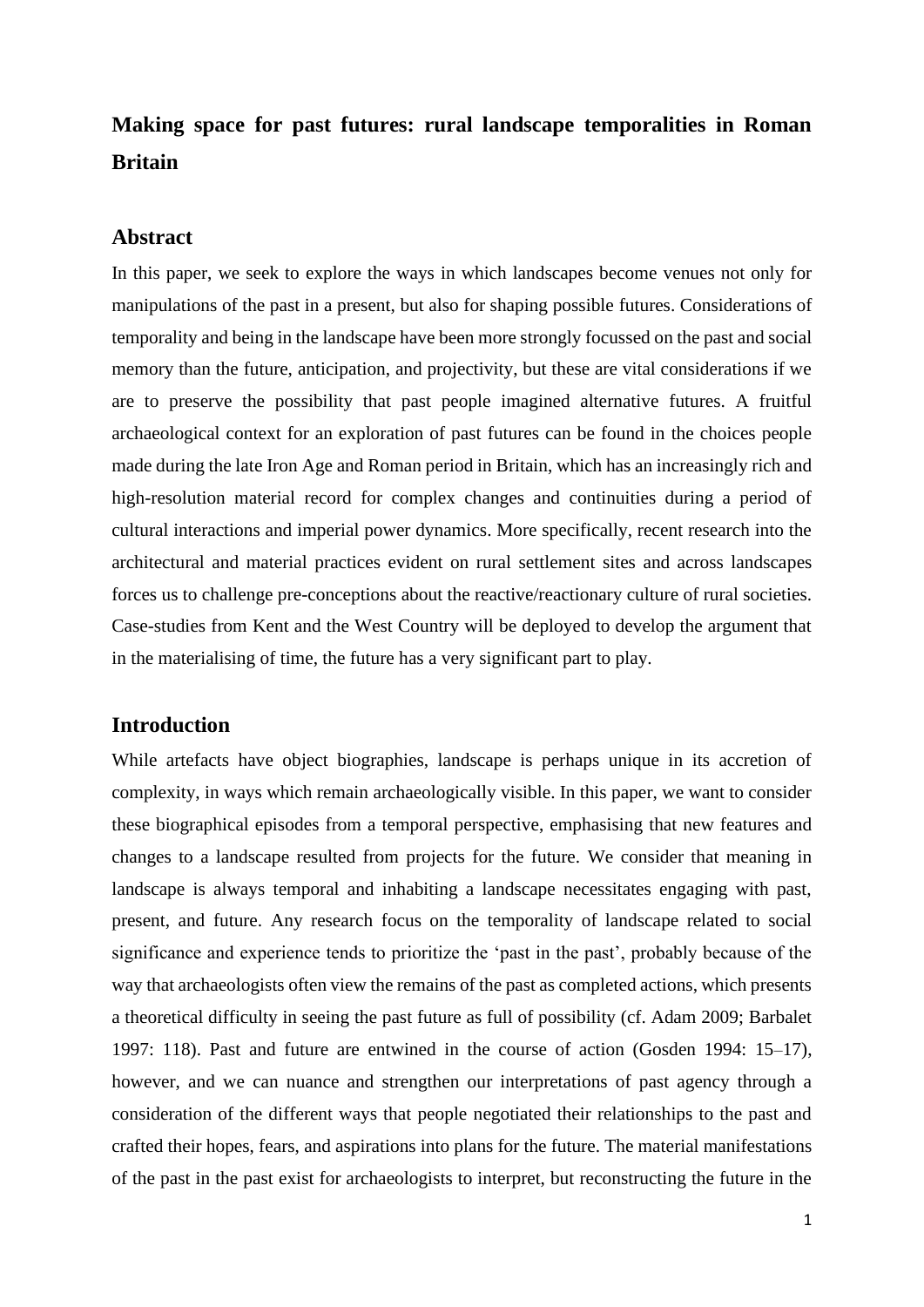past presents some challenges. Social theorists, anthropologists, philosophers, and historians have demonstrated that the past, present, and future are inextricably linked, but identifying the future through archaeological remains is a complex matter where uncertainty is unavoidable. Nonetheless, if we reorientate the concern with continuity, repetition of actions, transformation of meanings and other temporally-contingent phenomena to try to understand how people were constructing their futures, we can expand and enhance our interpretations of the temporal facets of landscape.

Archaeologists relatively belatedly began to think around one of the key dimensions of their discipline, with time-concepts only beginning to be seriously debated in the 1980s (e.g. Shanks and Tilley 1987a, 1987b; cf. Holdaway and Wandsnider 2008; Lucas 2005). Time is now accepted as socially constructed and interpreting past ideas of time has become a key theme in archaeology. Multiple time scales can exist in a single society and the significance of cycles, rhythms, origins, events, horizons and other phenomena have been addressed in the last thirty years. Orientations to the future movements of the moon, sun, and planets as well as to the human lifecycle have received particular attention and been established as socially significant in a number of, mostly prehistoric, contexts (e.g. Gardner 2012; Lucas 2005; Olivier 1999; Murray 1999). There has also been considerable debate over the most appropriate timescales for archaeologists to work with (e.g. Bailey 2007; Harding 2005). Once established, a central topic in the archaeology of temporality became 'the past in the past'. Social memory, commemoration, forgetting, remembering to forget, fabricating memory, and so on, became significant themes in the 1990s, particularly amongst prehistorians and early Medievalists, including Richard Bradley and Howard Williams (e.g. Bradley 2002; Gosden 1994; Ingold 1993; Thomas 1996; Williams (ed.) 2003; Van Dyke and Alcock (eds) 2003). The relationship between temporality and the phenomenology of landscape is, perhaps, more apparent in the research of those working in prehistory, although a focus on monuments and the elite is shared by many of those examining temporality in the past (e.g. Davis 2007, Meskell 2003).

Among all period specialisations, the future has never featured prominently (though cf. Sassaman 2012 and Haskell and Stawski 2016). While 'the future' is rarely explicitly discussed in Roman-period archaeology, it is not hard to find: town-planning, deposition of hoards, votive offerings, and funerary monuments all contain obvious relationships to future action, while any building, boundary, road, or well was clearly constructed with the intention that it serve a purpose into the future. Indeed, the discussion of the past-in-the-past has always taken into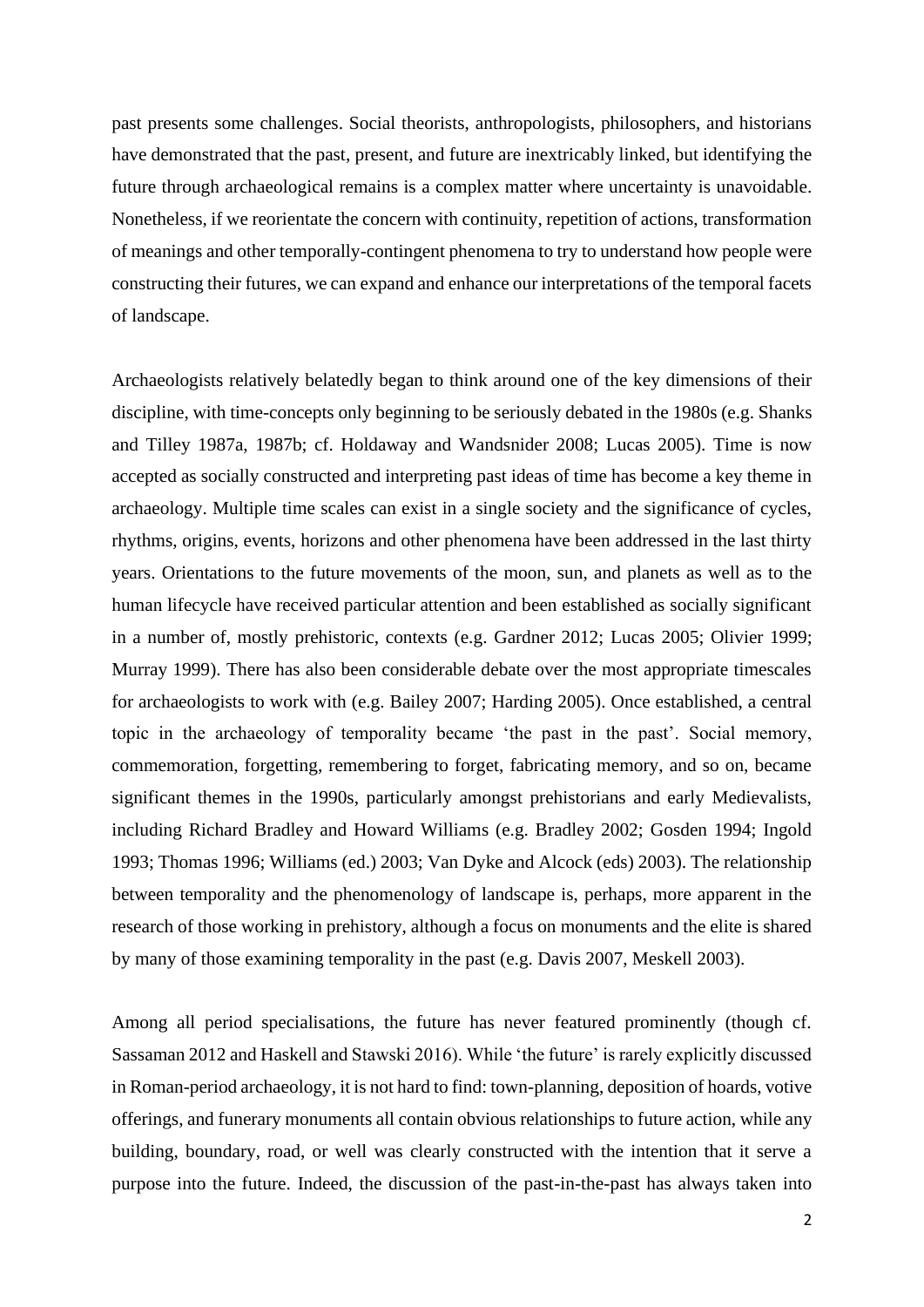account anticipation of the future, if not explicitly. Treatments of commemoration and monumentalization that include a consideration of the construction of future memory are more common amongst prehistorians, although any structure or activity that recalls the past in an enduring form is designed to function in the present and into the future. Such intentions of creation have implications for our interpretations of the roles of social memory, practice, and the transmission of ideas in the inhabitation of landscapes.

The classic account of the entwining of landscape and time remains Ingold's (1993) 'The temporality of the landscape', which emphasised the continual temporal movement of the present taskscape in which people dwell. Looking more to the past, Gosden and Lock's influential 1998 article 'Prehistoric Histories' formulated hypotheses about the difference between genealogical history and mythical history in prehistoric societies and noted that the step from acknowledging *that* history mattered to determining *how* it mattered is substantial. The process by which the narrative of the recent or distant past was understood, invented, preserved, and transmitted into the future was presented by Gosden and Lock as central to 'how' history mattered in the past. This discussion of the method by which memories and stories about the past were communicated itself tacitly implies that the narrator had chosen a way to ensure future memory in a society without a written record. The features in the landscape maintained and negotiated over time, which they discuss as manifestations of social relationships, were artefacts serving to create memories or, in other words, to ensure future remembering. While the oral transmissions that Gosden and Lock discuss are likely to remain hypothetical, the monuments and associations in landscape that reference the past and construct a physical reminder of it were features built with the intention of their duration into the future. Barrett (1999), alternatively, assumed a break with the knowledge and ideas of the distant past in the Iron Age of southern Britain, but he nonetheless discussed the significance of Bronze Age monuments and mythical origins to the creation of legitimacy, authority, and inheritance for future generations.

The notion that prehistoric people planned monuments to follow both long-term trajectories of development that resulted in the 'completed' project, as well as trajectories over shorter periods intended to transform or to culminate in destruction, provides another basis for considering the role of the future, especially in ritual landscapes (Bradley 2002). Through repeated practice and oral transmission, such intention could be communicated to successive generations, although it was likely to undergo substantial change over time. Significantly, such analysis of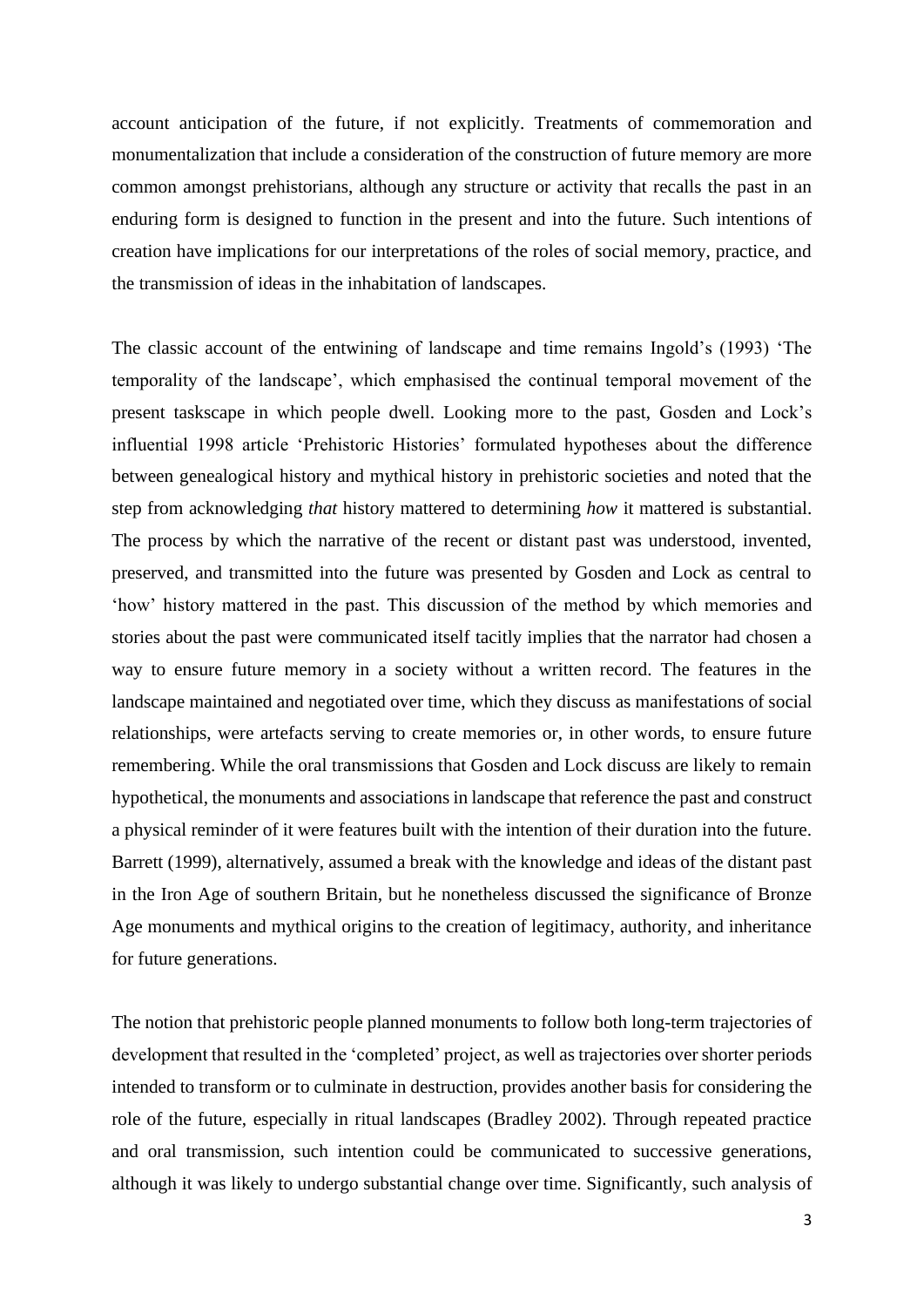the relationship between past, present, and future in the biography of a monument demonstrates that places and landscapes can be used as evidence to study the experience and meaning of the future in ways that are not linked to astronomical/cosmological orientations or calendrical systems (cf. Ingold 1993). Without a record of past people's thoughts, understanding their values, perceptions, cognitions, and intentions will always rely (at least partly) on informed hypotheses, but analyses of this kind demonstrate the value of the pursuit.

The curation and transmission of memories of past experience are integrally connected to repetitive actions and constructing present futures. Oral histories, genealogies, narratives, explanations, and other knowledge transferred from one generation to the next, or even those re-invented without connection to past people, comprise only one aspect of the social connection between past, present, and future, however. Other significant examples of these temporal and social relationships include: decisions to maintain or build resilience and reduce vulnerability (i.e. during periods of economic, social, political, or environmental instability, volatility, and change); to plan for sustainability; to make interventions against unknown and/or unpleasant futures; to take advantage of new opportunities; to realign social networks, and so on. These and other examples constitute some of the motivations through which past people's agency in constructing the future can be explored. A complementary view of the integral relationship and interrelatedness between past, present, and future is proposed in Koselleck's (1985 [1979]) theoretical work (which, as Sassaman 2012 has argued, need not be restricted to the understanding of modernity). Koselleck suggested that 'experience' and 'expectation', as conceptual categories, encompass, and are more broad than, 'memory' or 'the past' and 'hope' or 'the future', respectively, and argued that these concepts are fundamental to a person's understanding and construction of temporal landscapes and how they can understand past and future constituted in the present (1985 [1979]: 256–8). Applying such a theory to the archaeology of landscape would enable a more complex interpretation of the present as constructed through any given person's experiences and expectations, which can be explored through a phenomenological study of the material remains. In turn, unpacking the relationship between past and future in a present moment can draw in other theoretical perspectives applicable at a range of archaeological scales. This is the direction this paper will take.

# **The intersection of tense and experience**

By reflecting on the experience of being in the landscape as it relates to meaningful places as well as temporality, we can augment the typical phenomenological approach (e.g. Tilley 2004;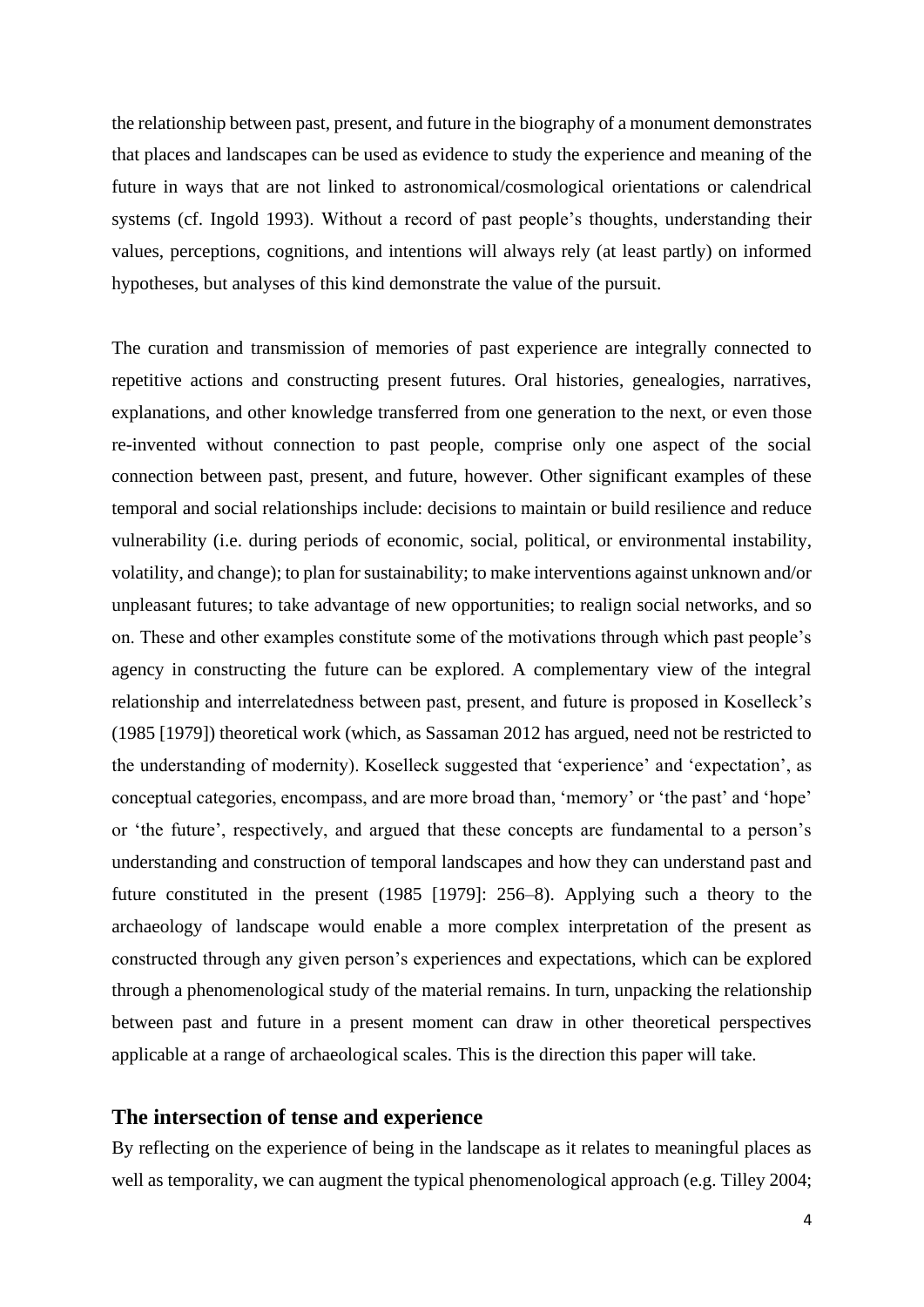cf. Hamilton and Whitehouse et al. 2006). Thinking thus about landscape as place and place as material culture aids our effort to capture the inherent dynamism of human agency and people's creative engagements with past and future. Dealing with 'the future' in the past or indeed the present is, however, a serious epistemological challenge, and we want to reflect a little more on the theoretical aspects of this here. The problem with the future, as noted already, is that it is not obviously 'real', but this is true of many other concepts that are nonetheless real in their consequences. Indeed, we might just as readily say that the past is not 'real'– as, indeed, notable philosophers of time such as George Herbert Mead have done (2002 [1932]; cf. Flaherty and Fine 2001), or perhaps rather that both past and future are only real in terms of their consequences for action in a given present. In this respect, they are like a whole range of other concepts whose importance is recognised in terms of their structuring effects on action, whether or not they are tangible in themselves (Mische 2009: 699; cf. Berger and Luckmann 1966: 13– 41). Even so, there is not a great deal of social theory to draw upon in trying to think about the future, as it is a neglected topic across most disciplines, except when rooted in mechanistic and teleological models of social function. Moreover, there is a legacy of 'temporal chauvinism' (Meskell 1999: 26) to deal with when we are looking at such issues in past societies, whose attitudes to the future are usually thought to be defined by cosmological concepts stressing fatalism and thus rigid conservatism (Adam 2009). While there is some truth in this characterization for the Roman world, there is arguably a distinction to be drawn between concepts of universal time and human destiny that comprise cosmologies, and more everyday notions of futures which are implicated in all actions.

How these intersect will be an important question, but we need to develop our understanding of the latter before we can proceed any further. Tackling the question of how futures impinge upon activity in a present moment is implicit in much of the theory concerned with social action, but has only recently attracted explicit attention. Notably, Barbara Adam, one of the leading sociological theorists of temporality (e.g. 1990), led a major research project called 'In Pursuit of the Future' just over a decade ago (http://www.cardiff.ac.uk/socsi/futures [/project.html\)](http://www.cardiff.ac.uk/socsi/futures%20/project.html). Some of the outcomes from this, along with a small range of other studies building upon the phenomenological and pragmatist/interactionist traditions, give us tools to work with. Adam focuses on some of the broad trends in cultural attitudes to future time, crucially without consigning pre-modern concepts to the dustbin of history and rather showing (in contrast to early archaeological work on natural/cultural times) how different time-concepts mesh in different societies (Adam 2005; 2009; 2010; cf. Jenkins 2002). A more detailed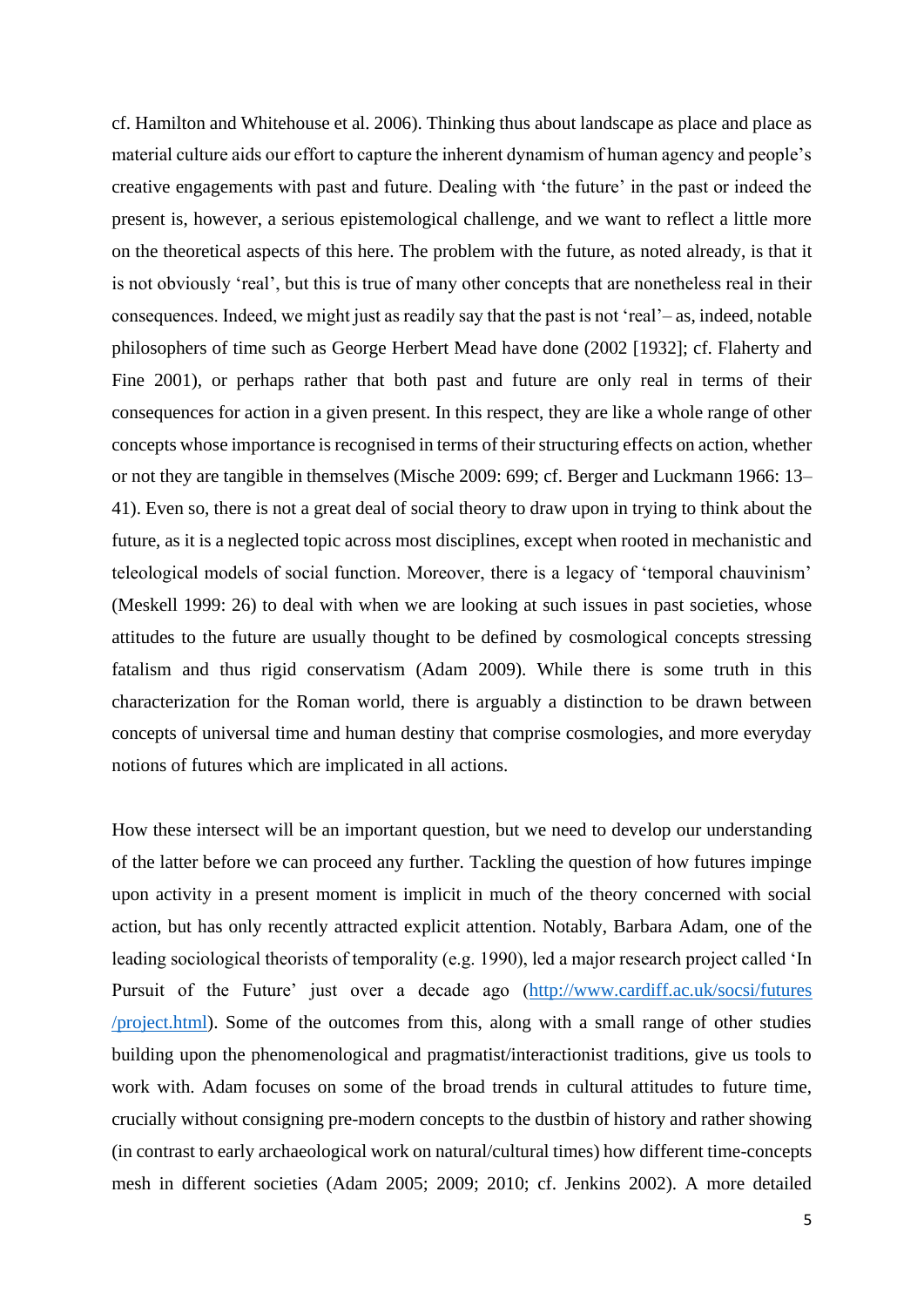breakdown of different aspects of futurity is provided by Ann Mische, who draws on phenomenologist Alfred Schutz as well as pragmatists Mead and John Dewey to create a typology of 'projectivity' (2009). Genealogically, these represent important branches of phenomenology and pragmatism neglected by archaeologists, but which have much to offer in the analysis of everyday life (e.g. Knoblauch 2014; cf. Gardner 2012). The dimensions of 'projectivity' which Mische identifies include: reach, breadth, clarity, contingency, expandability, volition, sociality, connectivity and genre (see Fig. 1) Together, these offer the potential for a nuanced understanding of the future dimension of action and its role in the constitution of situational human agency (cf. Barbalet 1997; Emirbayer and Mische 1998). A further, crucial ingredient in shaping our approach to the future is to consider how this aspect of temporality, in relation also to the past, impacts upon the construction of identities, as our first example below demonstrates. Not only is identity fundamentally temporal as well as comparative in character, but past and future are often in tension in characterising particular identity groupings, in relation to continuity and change (Jenkins 2002; Ybema 2010).

#### *Temporality and social change*

The examples we will use to explore the theme of the future in the past come from Roman Britain, a context within which there have been relatively few temporalized landscape studies (e.g. Cooper 2016; Eckardt et al. 2009; Gardner 2012; Kamash 2016; Wallace and Mullen 2019). Central to any discussion of temporality in Iron Age and Roman-period Britain are the often over-simplified and much-debated notions of cultural change and continuity, conventionally subsumed under the banner of the 'Romanization debate' (see e.g. Gardner 2013; Versluys 2014). Little has been said, however, of the relationship between the choice of individuals and groups to maintain traditions or make changes as a method of shaping their futures, whether or not the action resulted in the desired outcome. In earlier studies of late pre-Roman Iron Age and Roman-period Britain, traditional concepts of 'Romanization' espoused a view that urban and wealthy rural populations were open to change, whereas lower-status rural communities were conservative and maintained their ways of life in the face of changes happening to them (e.g. Haverfield 1905 (1923), Rivet 1958; cf. McCarthy 2013). Meanwhile, the focus of Roman-period research related to temporality is often on the monumental and highstatus manifestations of the manipulation of the past in the past (e.g. *damnatio memoriae* [e.g. Flower 2006, Varner 2004]), privileging urban elites. While providing excellent treatments of these contexts, these tend to recapitulate the outmoded cultural model to some degree. This is partly because such a perspective is also a reflection of modern stereotypes, which have only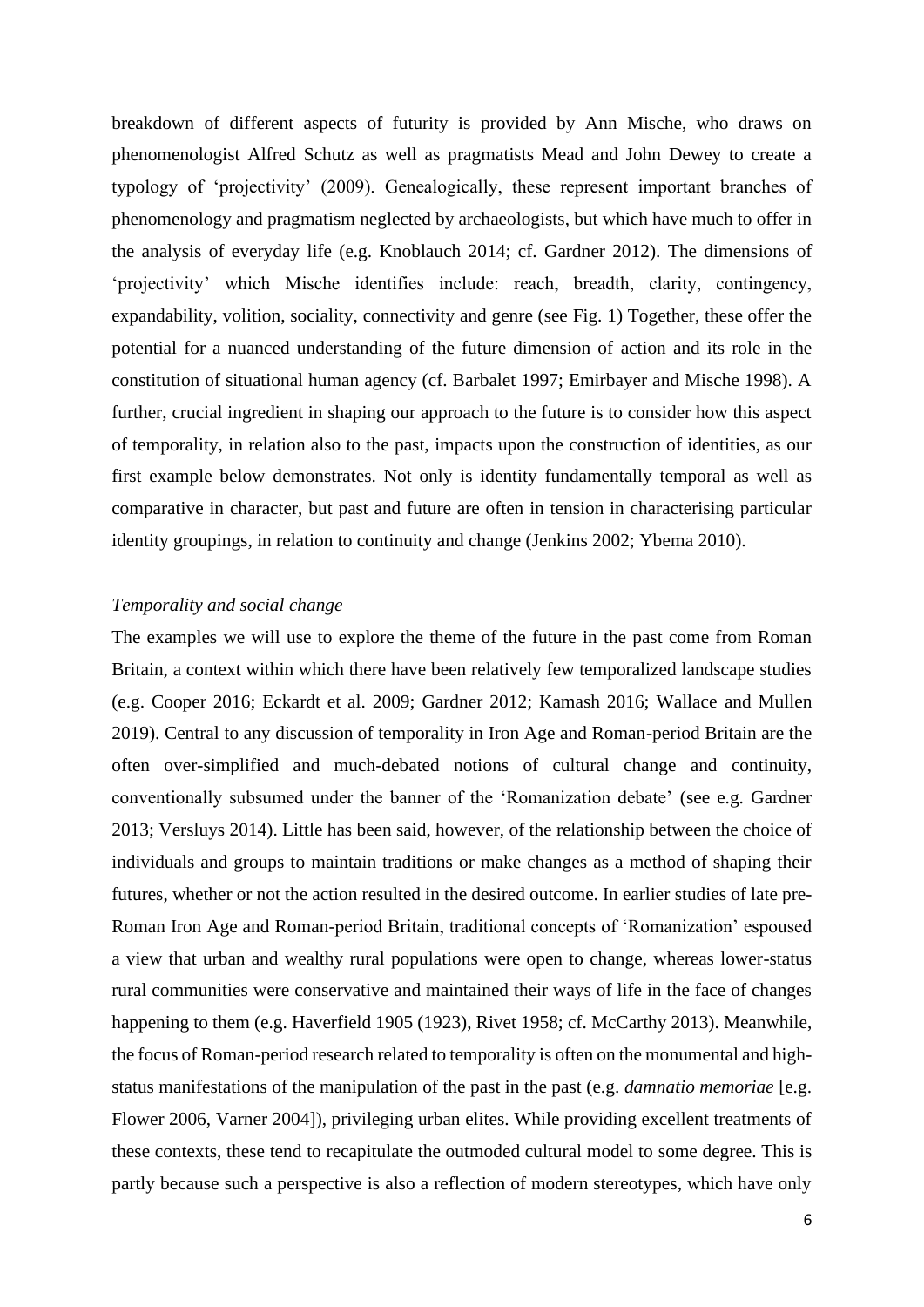become more acute and divisive in the last few years as the urban/rural split has emerged as a major political fault-line (e.g. Brownstein 2016; Jennings et al. 2018). The influence of postcolonial theory has worked against these kinds of assumptions, but by looking at the manipulation of temporality, we can explore even further a new dimension of agency and the construction of identities, through the medium of landscape.

The rhythms and cycles of agricultural endeavours have an obvious future orientation sowing, breeding, processing, and so forth are undertaken in order to create a future benefit and the maintenance of ditches and other cyclical tasks prevent future problems. They both reflect a construction of time as a cycle of experience, wherein past, present and future are intimately connected (cf. Heidegger 1996 [1927]), but also a linear chain of actions and outcomes. Other practical actions—embellishment of or increasing the size of a dwelling, for example—may be undertaken in response to a past challenge or problem, but they also provide for a resolution in the present or future. This kind of practical planning and problem-solving was likely also related to ambitions and conceptualizations of the future that we can only conjecture, such as the increased prosperity of the next generation. Paradoxically, symbolic and ritual future-orientated actions can, perhaps, be better postulated. The construction of a funerary monument, for example, was presumably undertaken with a hope or ambition that the deceased persist into the future through the features and activities associated with it, and that the surviving family benefit from the communication of identity achieved through commemoration activities and the visibility of the monument. The social needs that were fulfilled through both practical and symbolic future-orientated shaping of landscape can augment interpretations of long-term change, experience, and agency.

Two case studies are presented below to explore how social theories of temporality intersect with the understanding of the rural landscape in the Late Iron Age and Roman periods in Britain. The first case study is in east Kent, where time and memory were manipulated to construct and communicate rural community identities, arguably to ensure future group cohesion in a time of rapid changes. A second case study on agency, futurity and farming in the upper Thames valley will examine evidence for agricultural rhythms and planning for the future.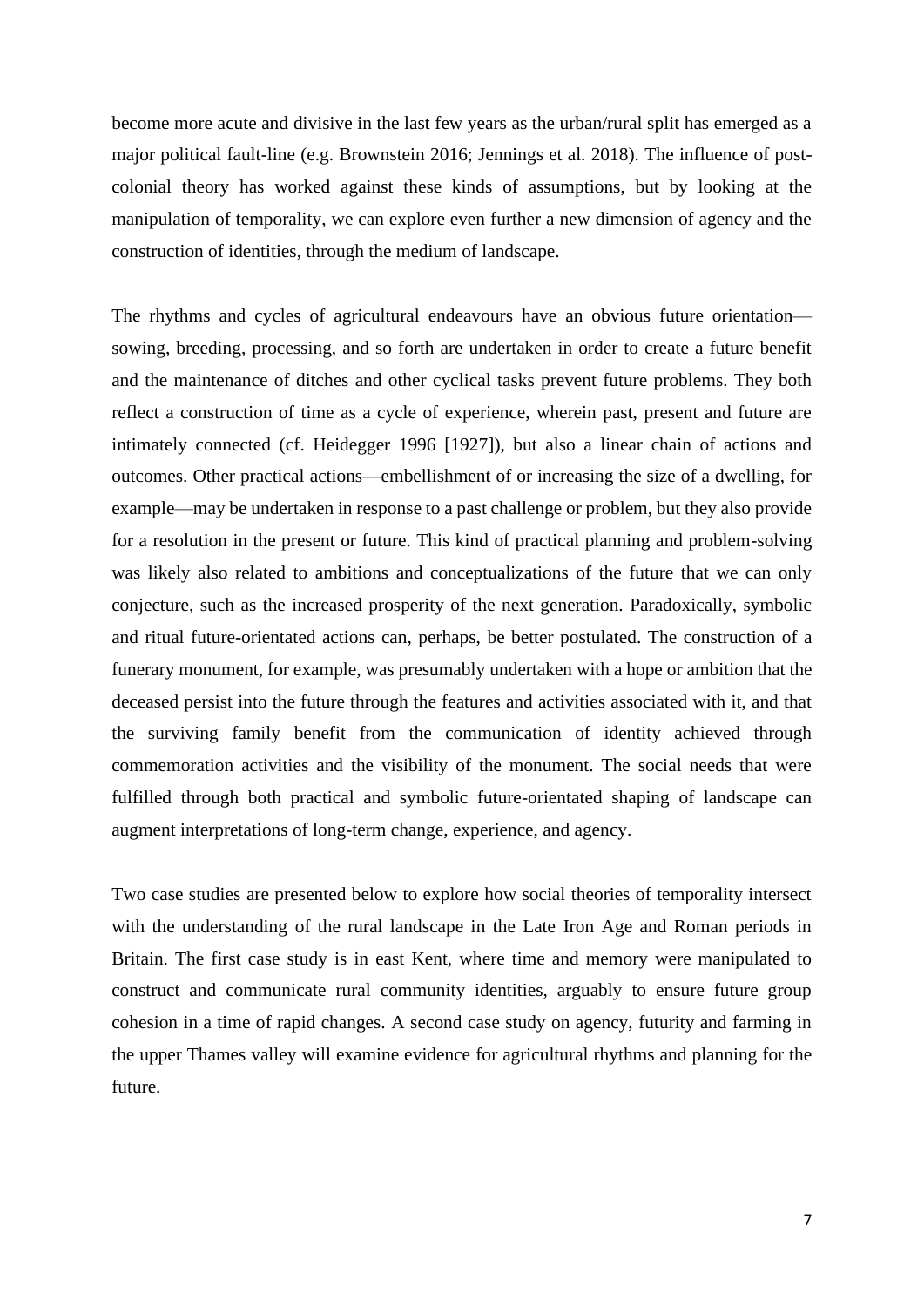## **Past and future landscapes in Kent**

Attempting to represent or reconstruct how past people without a written record perceived time and temporal change (cf. Haskell and Stawski 2017), materialized memory (cf. Mytum 2007), and embodied perception and cognition in the landscape with the presence and movement of their physical bodies (cf. Tilley 1994, following Merleau-Ponty 1962) can be approached through landscape survey data. Some features, through their clarity, lend themselves to such investigation, such as monuments, structures, and linear features (paths, roads, boundaries, etc.). Without the chronological specificity of excavation, survey data is of a lower resolution and interpretations must examine longer periods of time and larger-scale transformations.

As in studies centred on prehistory, it is possible to investigate the meaning of monuments and ritual to memory and temporality through Roman-period landscapes. Within the Roman-period southeast of Britain, however, the more pertinent questions of future action perhaps relate to how people used the landscape with respect to negotiating future relationships to Empire, ensuring future community cohesion, and anticipating the needs for both continuity and change. Through this case study, we intend to look at the development of a landscape, aspects of group activities, and how we can re-orientate interpretations of 'the past in the past' to understand what commemoration, repeated behaviours, and used of older features might mean for people's attitudes to the future, to continuity, and to change. This redirection of emphasis is a subtle shift in our thinking that can provide a linking step to developing an archaeology of future actions.

The Canterbury Hinterland Project has collected and synthesized a significant coverage of geophysical survey, aerial photographic and Lidar analysis, antiquarian observations, and more recent surface collection, metal-detecting and excavation in the area south and east of Canterbury, which can be used to address these issues (Wallace and Mullen 2019; Wallace et al. 2016). In brief, between 2011 and 2017, the project surveyed five areas using primarily gradiometry and micro-topograhical survey (covering c. 120ha) with some targeted areas of electrical resistance, ground-penetrating radar, and small-scale excavation and surface collection. The results have been compiled in a GIS along with interpretations of aerial photographs, satellite imagery, lidar anomalies covering the whole of east Kent. Digitisations of development-driven, research, and antiquarian excavation plans have also been incorporated along with Portable Antiquities Scheme data and Historic Environment Record data.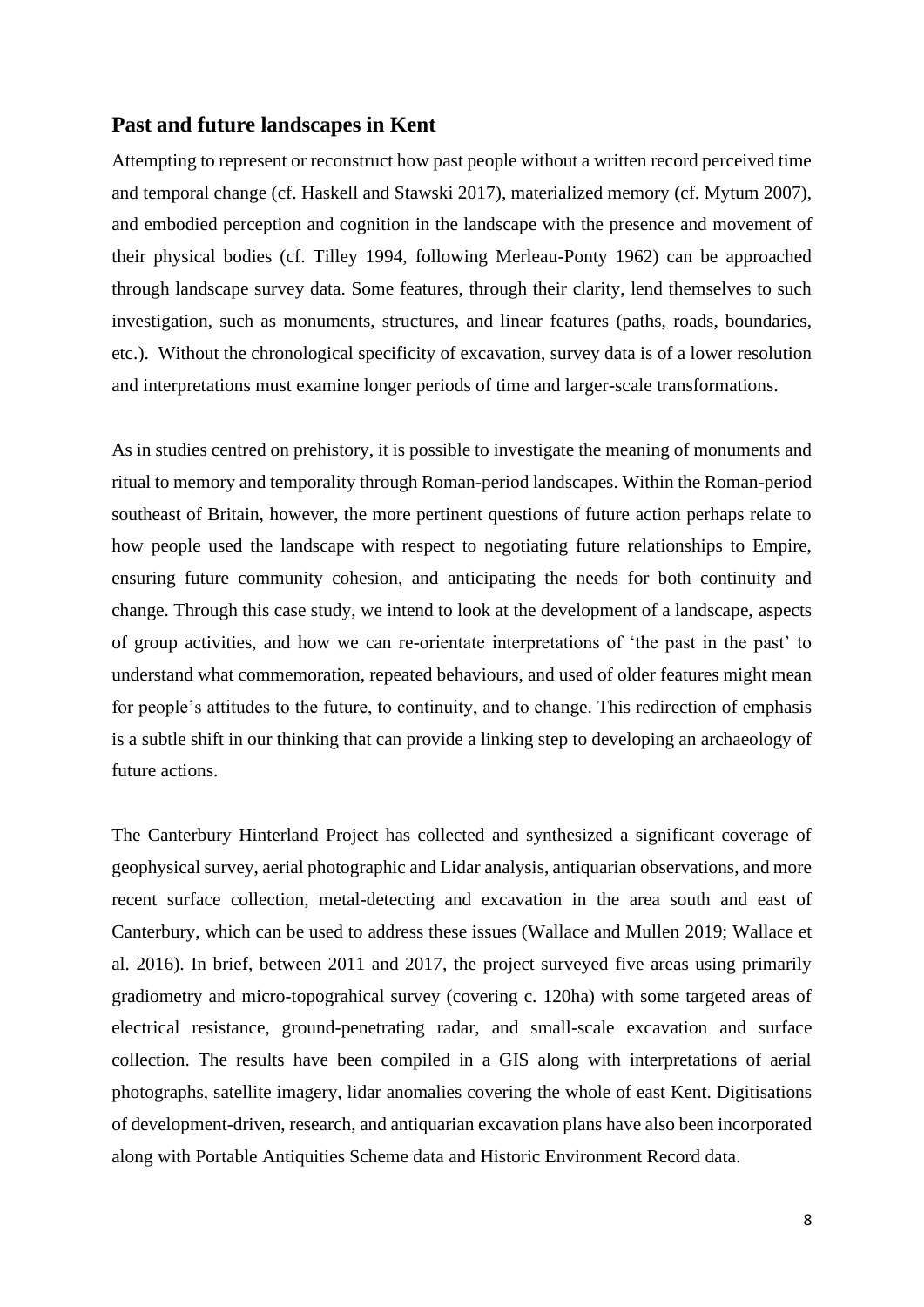The data are not complete, of course—Medieval, post-Medieval, and modern changes include villages, curated woodlands, dual carriageways, and so on that hinder both survey and phenomenological analysis. A phenomenological approach to understanding this landscape would traditionally call for the recording and analysing of a sensory experience of being in the landscape (cf. Hamilton and Whitehouse 2006 for a proposed methodology for conducting phenomenological research). Given the nature of the buried features and modern limitations, walking through as much of the area as possible has been complemented by GIS and visual models to approximate limited aspects of experience of place and 'being' in the landscape (cf. Eve 2014 and Haskell and Stawski 2017; such a method implicitly rejects the proposition, argued by Tilley 2008, that these tools are less effective than physically walking around the landscape). The results presented here place emphasis on viewsheds and intervisibility. A person's view as he or she moved along paths, trackways, and roads can be a rich source of data for analysing the creation and experience of landscape. Focussing on future-orientated effects of creating and using paths and trackways reveals possible planning to maintain continuity and anticipate change.

In this case study area, approximately 5km southeast of Canterbury, the valley of the Nailbourne stream crosses the natural ridge that supported a likely pre-Roman route between Dover and Canterbury that later became the Roman-period road (Fig. 2). A likely Iron Age hilltop enclosure (Fig. 3, 'Nailbourne Iron Age enclosure') is situated south of and above the intersection of the ridge/road with the Nailbourne, perhaps serving as a point of control or pausing before descending from the ridge to cross the stream. A high-status Roman-period structural complex ('villa'—rare in this area; Fig. 3, 'Bourne Park "villa"') was constructed in the valley, further supporting the significance of power and status in this location. A trackway connects the Nailbourne enclosure to another likely Iron Age enclosure and one of the three possible Romano-Celtic temples in the area, at Bekesbourne. The trackway continues onto a nucleated settlement at Goodnestone before turning south to rejoin the ridge route/Canterbury-Dover road. A pathway running southwest from the likely Bekesbourne temple on the trackway extends perpendicular to the road, passing by another of the possible temples at Patrixbourne, across the road/ridge, into the valley, crossing the Nailbourne between two natural springs and the Bourne Park 'villa', up the opposite side of the valley, and (probably) onto the elevated position of three Roman-period burial mounds at Gorsley Wood (Fig. 3). The trackway and path reflected (and enabled) actions that brought people together, like worship or sacrifice,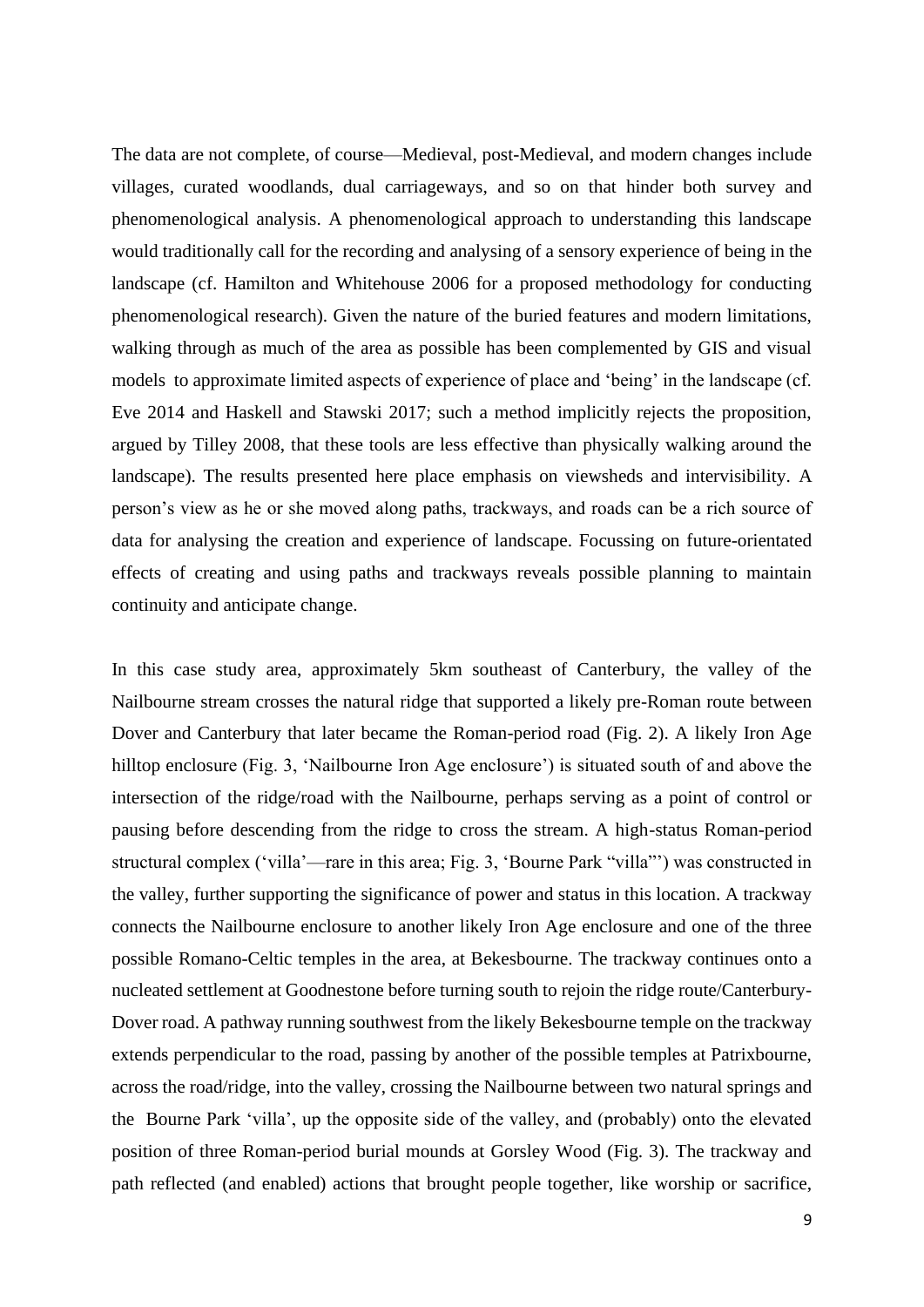mourning, commemorating, and congregating for rural markets or fairs and can therefore be used to investigate the inscription and embodiment of group identities in the landscape. A brief demonstration of the application of this theoretical orientation follows below in an analysis of the experience of the landscape between the Roman-period burial mounds at Gorsley Wood (excavated in 1882/3, Vine 1883) and the likely Romano-Celtic temple at Bekesbourne (identified through CHP aerial photographic analysis), which were connected by a path (identified in the CHP magnetometry survey of Bourne Park and also through CHP aerial photographic analysis, see Wallace et al. 2016, Wallace and Mullen 2019).

Visibility analysis of what a viewer standing at the Gorsley Wood burial mounds could see reveals that the view from the mounds excluded the more quotidian sphere of the likely domestic structures within the valley (i.e. the 'villa'), giving greater emphasis through visibility to the location of the former Iron Age hilltop enclosure, the ridge/road, the three possible temples, and the nucleated settlement at Goodnestone (Fig. 4). People at the mounds could process time within the landscape with their own embodiment of it in a way that was not possible in areas of more reduced visibility, such as in the valley. Monuments of commemoration construct future memory and create a place for future ritual and memory reproduction, of course, but the meaning created by the visibility from this location also ensured the future social connections between the visible features and the group activities they hosted. By ascending to the site of the burial mounds and expanding the visible area, people increased the scope and quantity of available information, as well as their abilities to make visual and temporal connections across space. A link, therefore, may have existed between status (i.e. those who commemorated their dead in such monuments) and temporal significance of the landscape through the greater knowledge of the visual links in creating their perceptions of landscape and constructions of time and place within it.

The experience of using the path that connected the mounds to the Bekesbourne temple and the trackway provides another way to investigate how people anticipated and planned for the future, with reference to the past and in the context of group activities and ritual. Both visibility analysis, analysis of the digital elevation model, and physically walking along the part of the path within the geophysical survey area (Bourne Park) have been employed to produce the interpretations here.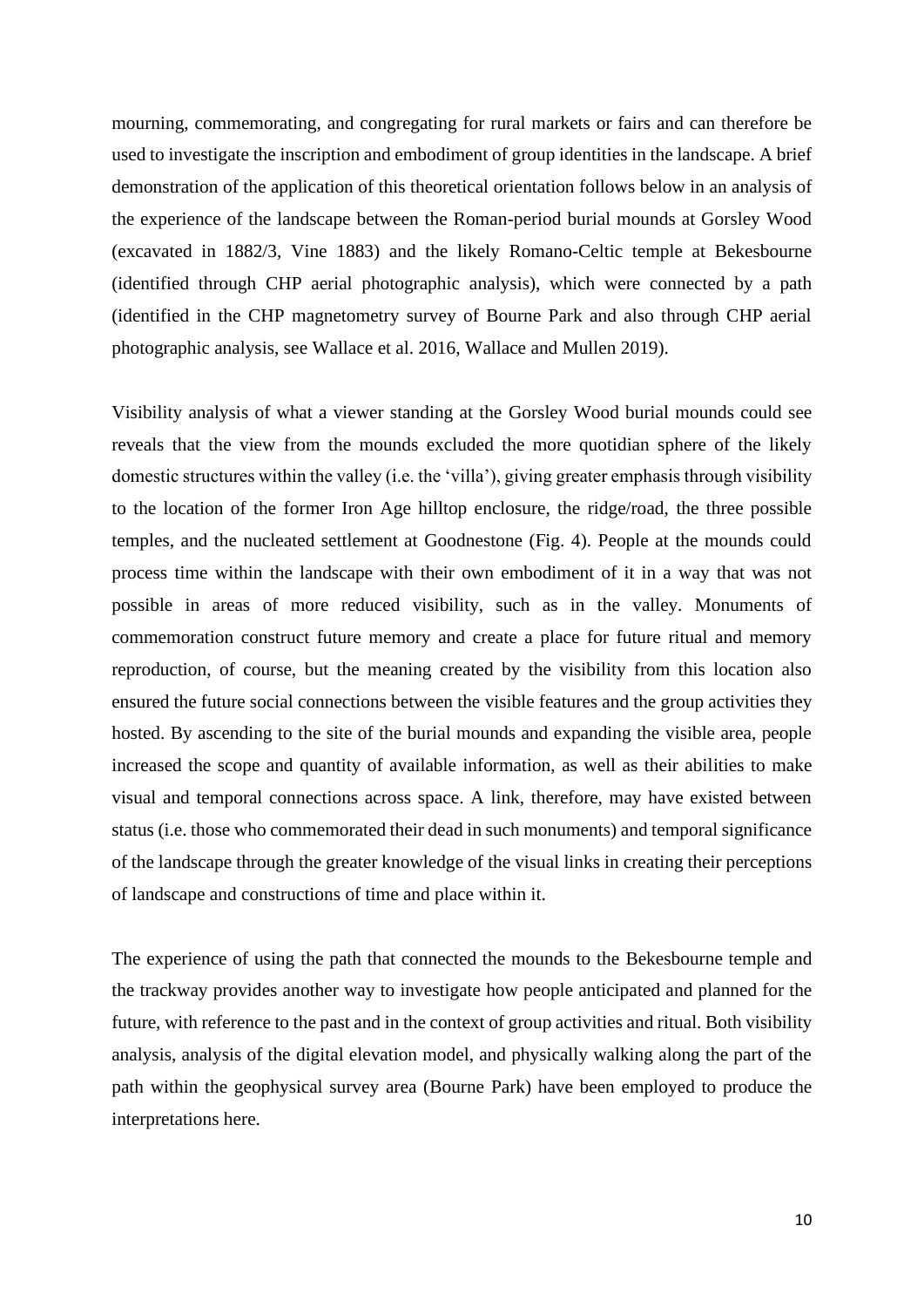This path would have measured about 4.5km, but the descent from 100m elevation at the Roman-period barrows, down to 30m at the 'villa' and springs, back up to about 80m at the road, down to 50m, and up to 60m at the Bekesbourne temple (Fig. 5a) required more than the time it would take to walk the same distance along a flat surface—which would be less than an hour at an average pace. There is a flatter, but more circuitous route (Fig. 5b), so taking this path was a choice—a decision to leave aside other duties, sacrifice time, and expend greater effort. Following it, across the grain of the topography, perhaps to pause at the meaningful places along the way and look back, and to be aware of the expense of energy and time, was an aspect of what made following the path a significant activity.

The Roman-period burial mounds passed out of sight (Fig. 6) quite quickly after descending the slope into the valley. As one neared the crest of the valley on the side opposite the Gorsley Wood barrows, perhaps needing to pause after climbing just over half the slope, the path passed by two Bronze Age burial mounds (Fig. 3, above)—present today only as ring ditches in the geophysical results—twice the diameter of those Roman-period mounds across the valley, but perhaps much eroded in the millennium they had been standing<sup>i</sup>. It is also at this point along the path that the Gorsley Wood mounds came back into view, having been hidden by the brow of the hill until then (Fig. 7). While the identities of the individuals potentially buried within them and the social structure that they represented undoubtedly passed beyond actual memory into the realm of myth and legend, the obscurity of their origins may have been a boon to those who wished to imbue them with social significance that served their needs in the present and the future (cf. Dark 1993, Meade 2004, Semple 2011, van Beek and der Mulder 2014).

By the design of the path to intersect downslope from these monuments, the visibility was restricted to highlight the path, valley, and Roman-period burial mounds and to increase the prominence of the Bronze Age barrows. The similarity of the mode of constructing burial monuments over a probably incomprehensible period of time entwined long-term pasts—and futures—and the short-term cycles of everyday life and practice. Through the path connecting these Bronze Age barrows and the Roman-period mounds, the community made reference to the older monuments and created a link between themselves and the land through the suggestion of community continuity from the deep past into the present and preserved as future memory by way of repeated activities of procession, commemoration, worship, and sacrifice formalized by the burial site, path, and temple. The local population may have been reaffirming the persistence of their place within this landscape as a method of increasing cohesion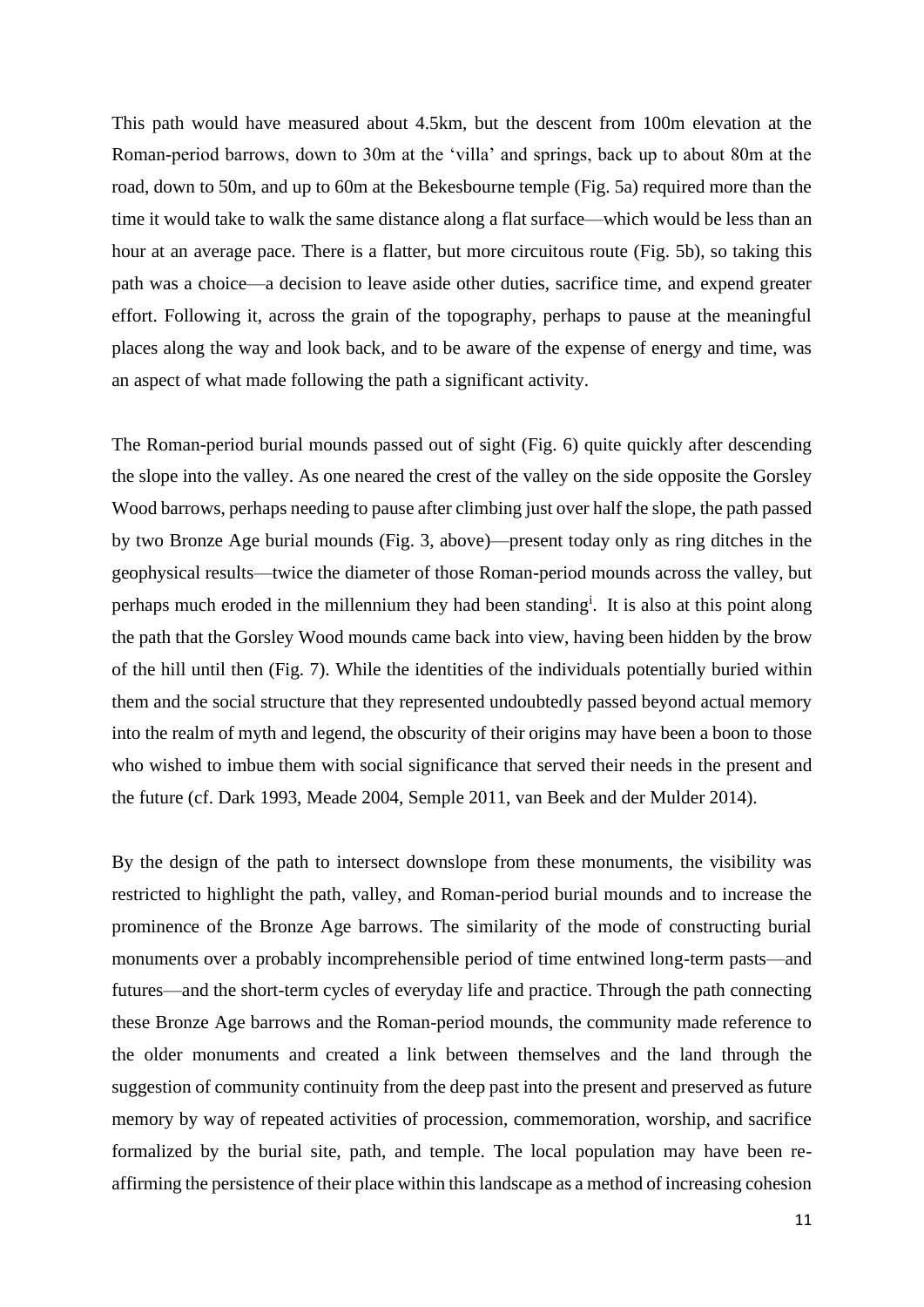amongst this rural group, perhaps increasingly drawn towards new opportunities and social networks further afield (i.e. in the urban centres, across the Channel, etc.).

The path itself reinforces this meaning: by linking the 'new' mounds with people moving across the landscape down to the domestic enclosure in the valley, the space for the present and for living into the future is physically and symbolically linked to the space for the dead and for remembering, both through the visible linear feature and through the actions of the people. The way that the path passes between the natural springs and the 'villa' structures uses this temporal association to connect the work and leisure of home, the spirits of place and gateway to the supernatural represented by watery places, and the embodied practice of remembering those who have died. Because the path leads to a Romano-Celtic temple (the next point along the path from where the Roman-period burial mounds are visible again, Fig. 8), it also connects the future-oriented religious rituals of request, worship, and gratitude with the process of replicating memories. The path also led onto the trackway connecting people to the other likely Iron Age enclosures and the Goodnestone nucleated settlement, creating an enduring link to memory and group activities that would ensure community cohesion into the future. Connections like this across relatively large areas bring people together during the important moments of life, death, and worship that represent the cycle of the year and of the generations, all of which are embedded in this landscape. In this way, past experiences—the memory of the deceased, the cremation and burial ritual process, etc.—were made present and past occurrences (the 'mythological' or constructed cultural memory of the construction, use, and meaning of the Bronze Age barrows) were processed within a person's actions and embodiment of the landscape (cf. Koselleck 1985 [1979]: 261).

This analysis of the path and related features provides a way to interpret how people chose to, and were directed to, move through the landscape, planning for repeated and future incorporation of memory into the mind and body (cf. Connerton 1989). By anticipating repeated ritual activities and the future presence and movement of people, the inhabitants linked meaningful 'places' to action and to manipulations of the significance of the past, present, and the future. Rather than becoming entrenched in conservative practices and cementing an idealized construction of the past, these people were choosing new options for constructing a landscape imbued with meaning and complex relationships to time, endurance, belief, and group activities. By designing experiences focussed on places of power, status, and local cultural memory (i.e not reliant on or related to the road leading towards the urban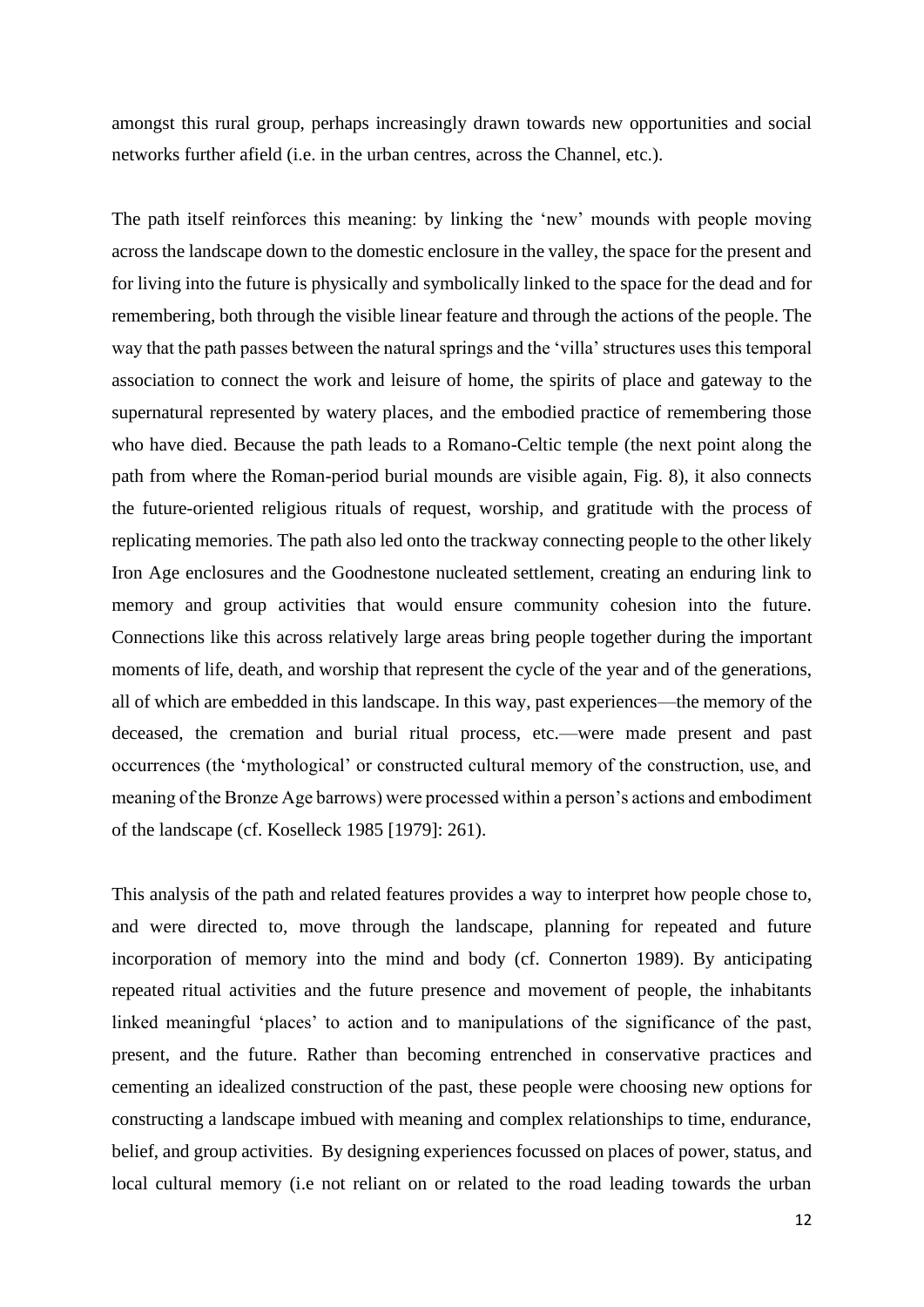centres), the rural community could strengthen their cohesion, which provided a way to ensure future relevance and their claim to the land.

In terms of Koselleck's paradigm, the visual connections, activities, and movement through the landscape cannot be extricated from the manipulation of temporality because they represent constructions of the present that rely on experience and expectation. Experience and expectation are directly represented in the material/monumental and indirectly reflected in the ephemeral embodiment of the landscape that can be interpreted from the pathway and visibility analyses. Consideration of the significance of landscape experience and anticipation in these terms provides greater scope for and complexity of interpretations than an exploration of ritual or 'the past in the past' alone.

## **Making and breaking routines in the Upper Thames Valley**

Our second case-study area to use to explore these sorts of ideas is in the west of Roman Britain, in the region to the south of the Roman and later town of Cirencester. Like Canterbury, Cirencester became a major public town in the later 1st and early 2nd centuries AD, and it too sits amidst a complex landscape, albeit with a considerable number of villas, particularly in the Cotswolds to the north. The upper Thames valley, to the south of the town, is perhaps better understood from modern excavation, though, as this region has seen much more developerfunded archaeology in recent years. Oxford Archaeology have published a number of sites in this region, and these give us detailed evidence for rural lifeways that we can use as a basis for thinking about how concepts of past and future were entwined in the materiality of place. Among the best known are Cotswold Community, excavated from 1999 to 2004, and Claydon Pike, dug from 1979 to 1983 (Figs. 9, 10; Miles et al. 2007; Powell et al. 2010). In terms of the typology of futurity discussed by Ann Mische, perhaps the most straightforward aspects to address with this sort of evidence are reach, breadth, contingency, expandability, and connectivity. We can also certainly talk about the concept of the 'recurrence' of the past into the future on a number of levels.

This concept is embedded in significant ways in the rhythms of agricultural life that we can capture a general flavour of across Late Iron Age and Roman Britain. Indeed, the dominance of cyclical temporal orderings of activity in the growing of crops and the rearing of livestock is perhaps one reason why rural lifeways are often regarded as less progressive than those of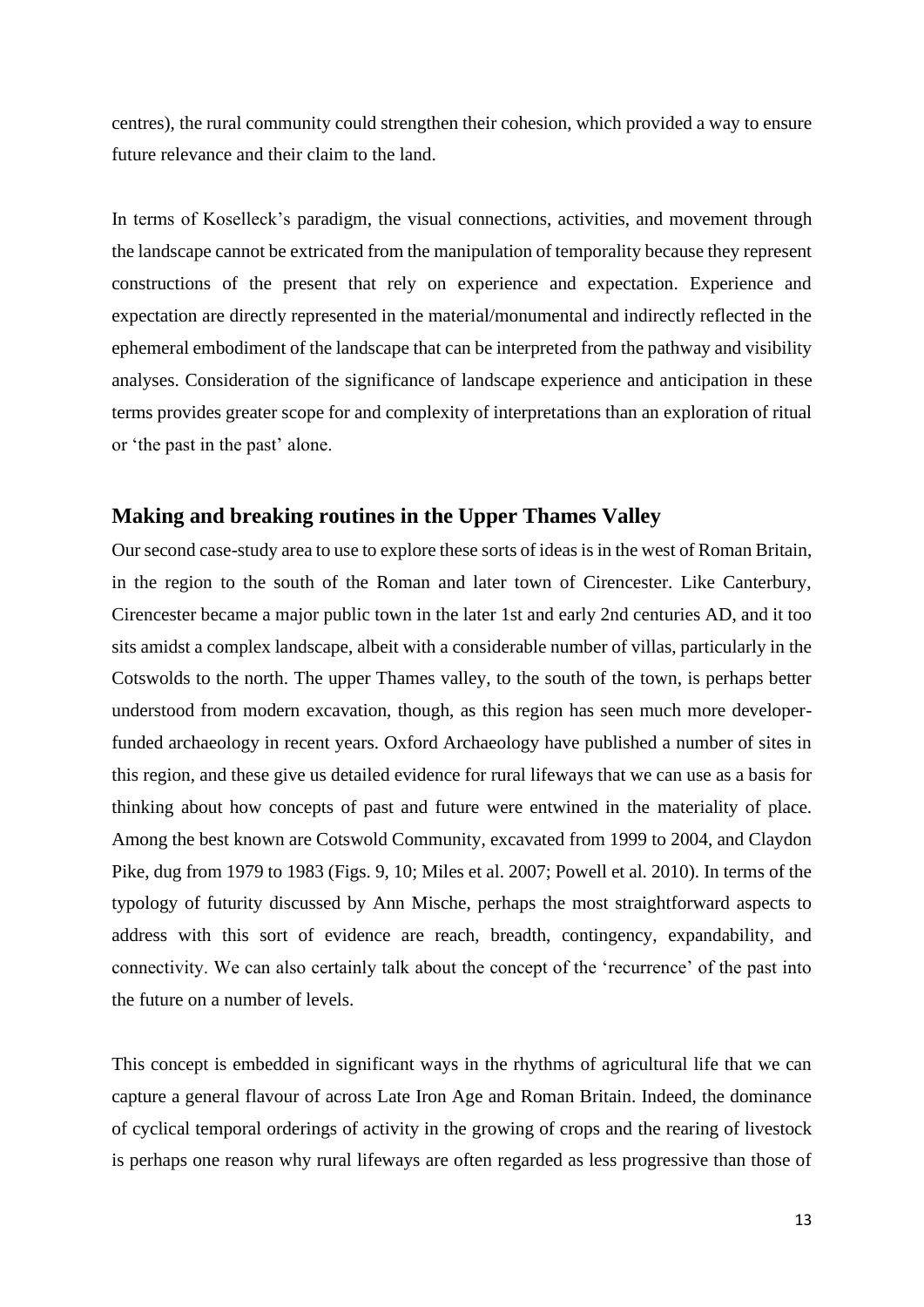urban-dwellers with a seemingly more 'linear' temporality. While we can certainly problematize those assumptions, there is a considerable body of research on the architectural and other evidence from later Prehistory, and from across Britain, which emphasises the profound entanglement of agricultural cycles and almost all aspects of living in rural settlements. Whether considering the practical and metaphorical associations of different spaces within a roundhouse, and their orientation within enclosures, or these enclosures themselves and the trackways which connected them, there seem to be recurrent patterns. These link seasonal activities and repeated routines of movement, to associations with light and dark, life and death, and growth and decay, which seem all-pervasive (Chadwick 2004; 2016; Giles and Parker Pearson 1999; McCarthy 2013; Taylor 2013; Williams 2003). The repetition of many agricultural practices manifests a series of attitudes to the future based upon reproduction of what was done in the past to secure the continuation of food production, minimising risk and entailing perhaps another set of cyclical concepts to do with reciprocity, in terms of the social relationships connecting inter-dependent communities (Grey 2011). In terms of longer-term scenarios, the aspect of rural life which has perhaps most preoccupied researchers is tenure and the continuity of households (e.g. Smith 1997), which is indeed a major concern of contemporary farming families revealed in sociological studies (Gill 2013). The evidence for routines, risk-aversion, and actively maintained continuity—and therefore a perhaps limited reach and breadth of futurity—is certainly readily detectible on the Romano-British farmsteads in the upper Thames valley. For example, many of the enclosure boundaries at both sites mentioned exhibit characteristic signs of repeated maintenance, recutting, and minor adjustments along established lines (e.g. Trench 29, phase 3 (mid-Roman) at Claydon Pike; Fig. 11). The environmental evidence gives the clearest indications of the usual cycles of plant growth and processing, or animal breeding and management—the inhabitants of Claydon Pike seem to have focussed on haymaking in the mid-Roman period while at Cotswold Community there was a mixed arable and pastoral regime, each with their own temporal sequences (Miles et al. 2007: 165; Powell et al. 2010: 118, 142; cf. Lodwick 2017). More social cycles, perhaps relating to regular festivals as well as the bonds of reciprocity, are indicated by evidence in the faunal assemblage for feasting at Claydon Pike (Miles et al. 2007: 163). All of these features might be interpreted as emphasising a predictable and repetitive future orientation.

This, however, is not the whole story, and other framings of the future are manifest in different aspects of these places as material culture. Most clearly, these are visible at points of disjuncture in the site sequences. While these might readily be ascribed to a whole host of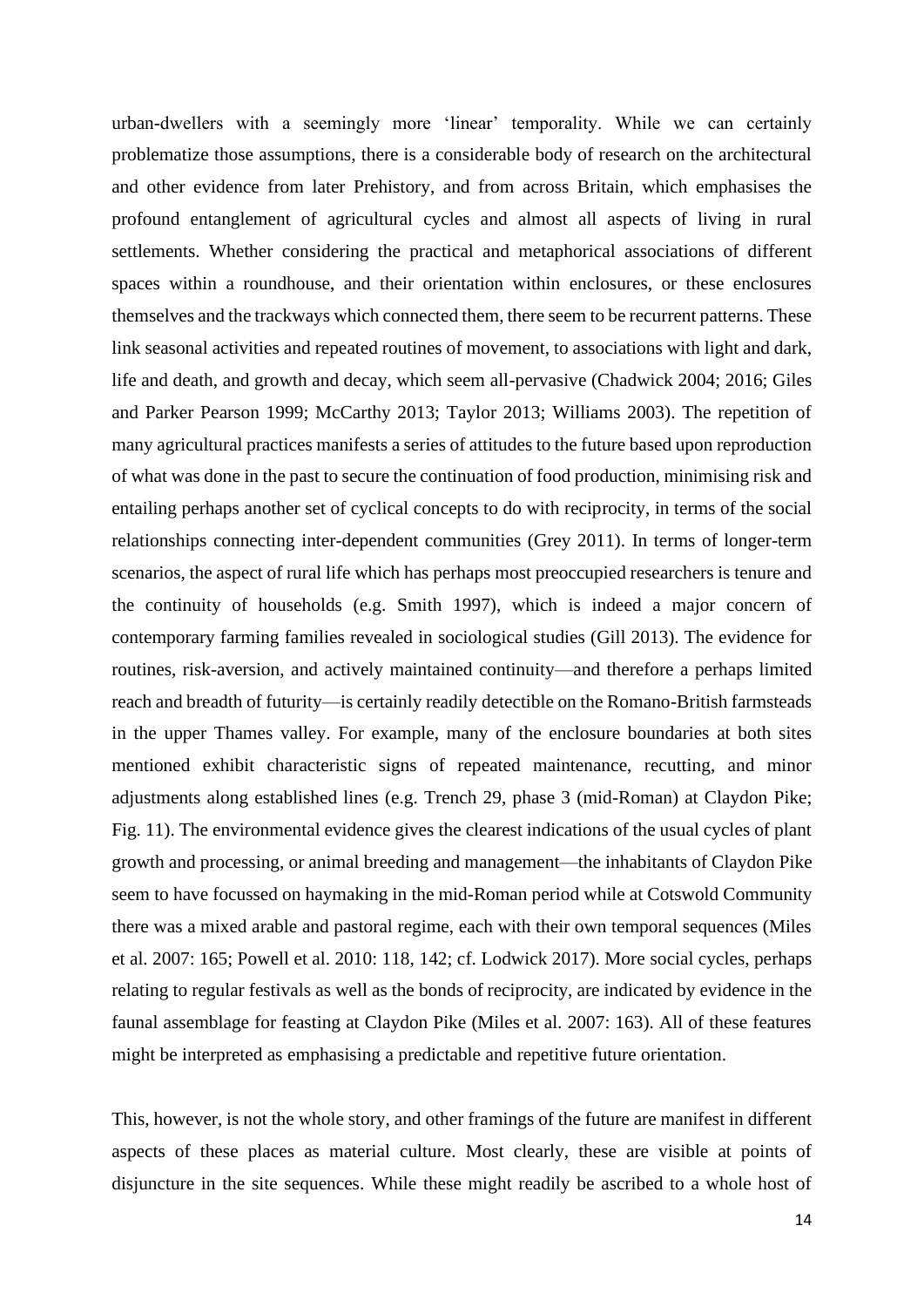factors, there are some consistent patterns across the sites in the region that indicate that there were certain periods when decisions had to be made that represented at least a partial break with the past, and therefore a different conception of the future. At the same time, there are forms of evidence that suggest that people sought to reinforce the predictability of the future in what we would call the religious domain, and perhaps that this was more pronounced at times of uncertainty. In relation to the first of these themes, while the Roman conquest of this part of Britain in the 40s AD is not detectible on the average rural site, there are more widespread episodes of change in the early–mid 2nd century, the end of the 3rd/beginning of the 4th century, and around the end of the 4th century (Miles et al. 2007: 373–403). These periods are generations apart, but what happens in each of them is a significant change to the materialisation of places and suggests that different futures could certainly be envisaged and acted upon than those manifest in the normal flow of life. These are evident in major changes to settlement organisation and architecture at both Cotswold Community and Claydon Pike (Miles et al. 2007: 159–65, 206–9; Powell et al. 2010: 119, 164). It is hard to avoid the conclusion that these periods of change were fundamentally linked to developments in Cirencester, and that therefore the introduction of an urban-rural dynamic into Britain was more important than anything singularly 'Roman'. While the different communities were thoroughly inter-connected, their distinct rhythms and temporalities were equally significant, and perhaps created boundaries of identity (indeed, there is some evidence this was manifest in personal adornment, Miles et al. 2007: 345). The demands of the town population for foodstuffs—for both humans and animals—and migration of people to join this population as it developed in the early 2nd century created opportunities—new futures—and perhaps tensions for the rural population to the south (Powell et al. 2010: 142–3). This duality is evident later on, too, when sites like those highlighted here were drawn into the coin-based economy in the 4th century itself indicative of a change in futures embedded in different systems of exchange—only to be exposed to greater risk when the coin supply stopped at the beginning of the 5th century (Miles et al. 2007: 397). What future people envisaged then—when economic structures but perhaps not cultural ones were radically transforming around them—is vital to understanding the end of Roman Britain.

The scale of economic disruption at the end of the 4th century and beginning of the 5th century is a hotly contested topic and the evidence from our sites is mixed. Certainly, Cotswold Community seems to have been abandoned at this time, but the excavators suggest that the inhabitants may simply have moved to Cirencester, which is one of the Roman towns with a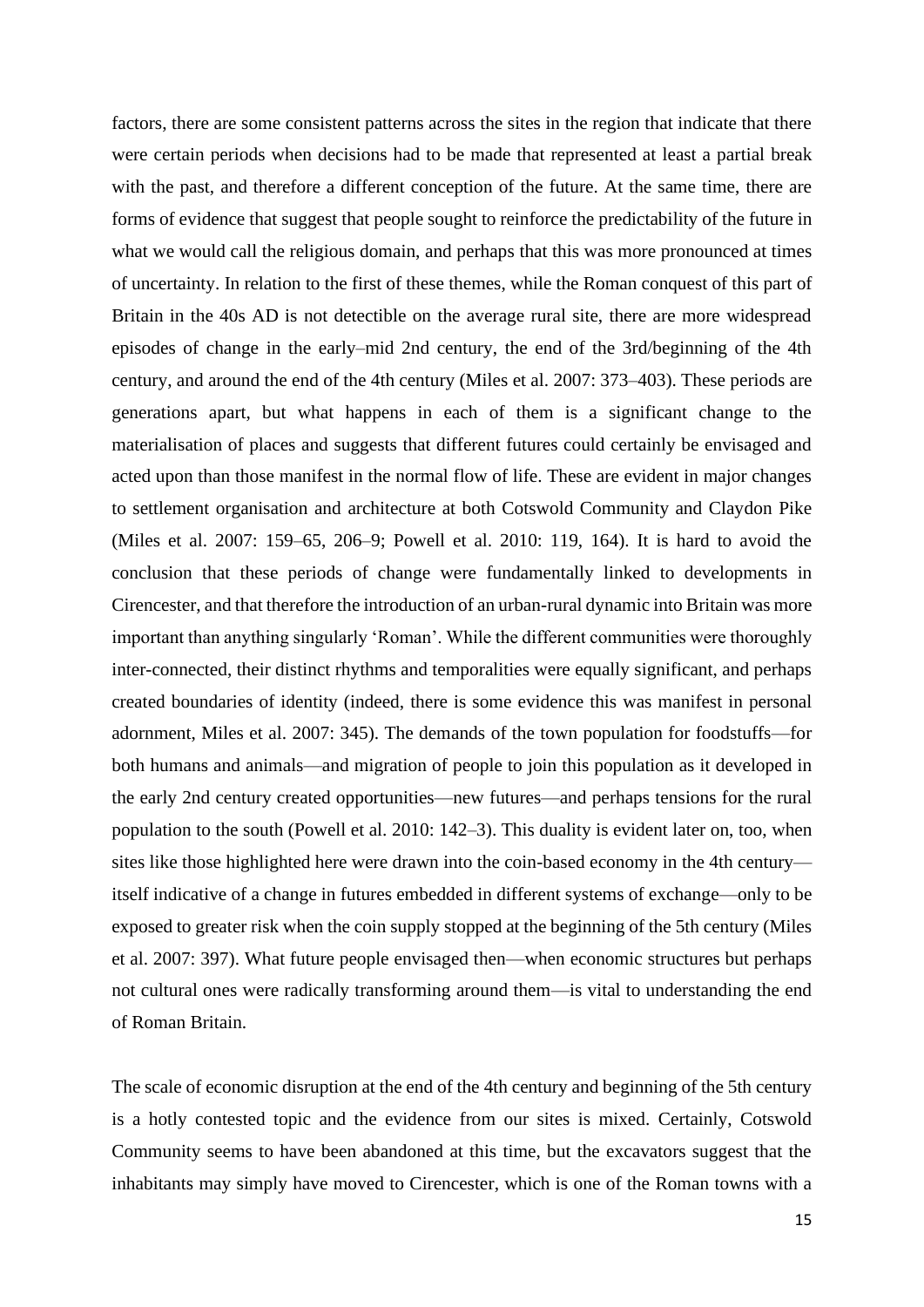case for continuity into the 5th century (Powell et al. 2010: 166). In earlier periods of uncertainty, other mechanisms for controlling the future may have off-set the risks associated with changing the agricultural focus or the settlement organisation of these communities. At Cotswold Community, mid-Roman burials were placed into long-standing boundary features, while in the late Roman phase burials were associated with a still-visible Bronze Age barrow (Powell et al. 2010: 136–8, 165). At Claydon Pike, 'ritual' features include a possible sheepburial foundation deposit in the new early  $2<sup>nd</sup>$ -century aisled building, and an enclosure which may have been a small shrine. The later Roman revamping of the same site to a more conventional villa was accompanied, a generation later, by the building of a more definitive circular shrine, while inhumations also took place in established boundaries (Miles et al. 2007: 163–4, 208–9). Just as we saw in the Kent case-study, seeking to control the past is really about the future, and all of these features can be seen in the same light, taking us into the notions of volition and connectivity in Mische's scheme. Returning also to Barbara Adam's discussion of cultures with an emphasis on fate, this can be detected in a good deal of Roman religious practice, which had whole priesthoods devoted to finding out what the future held for people (Adam 2005; cf. Graham 2006: 125–148). Equally, though, widespread evidence of the kinds of practices mentioned here shows how people sought to influence the future, whether or not they believed that influence was mediated by other entities. In this, and every other aspect of the archaeology of these rural settlements, we can see just how much of the materialisation of landscape is imbued with ideas about temporality, in particular the relationships between past and future.

### **Conclusion: the new temporalities of landscape**

The two case-studies presented in this paper highlight distinct but interlocking aspects of the materialisation of time in particular places. In viewing place as material culture, we are seeking to join up some of the disparate approaches to past experience of landscape with biographical perspectives on sites and artefacts and studies of the involvement of objects in the shaping of identities. The architecture—broadly defined—of settlements, and their situation in relationship to other features in a landscape, are important parts of the temporal orientation of the people who constructed and lived in these places. Together with movement along the pathways which connected them, these were all practices which both *took time* and *made time*. We see the understanding of more everyday routines, and their transformation, as contributing to a broader phenomenological project than that which flourished in the 1990s and early 2000s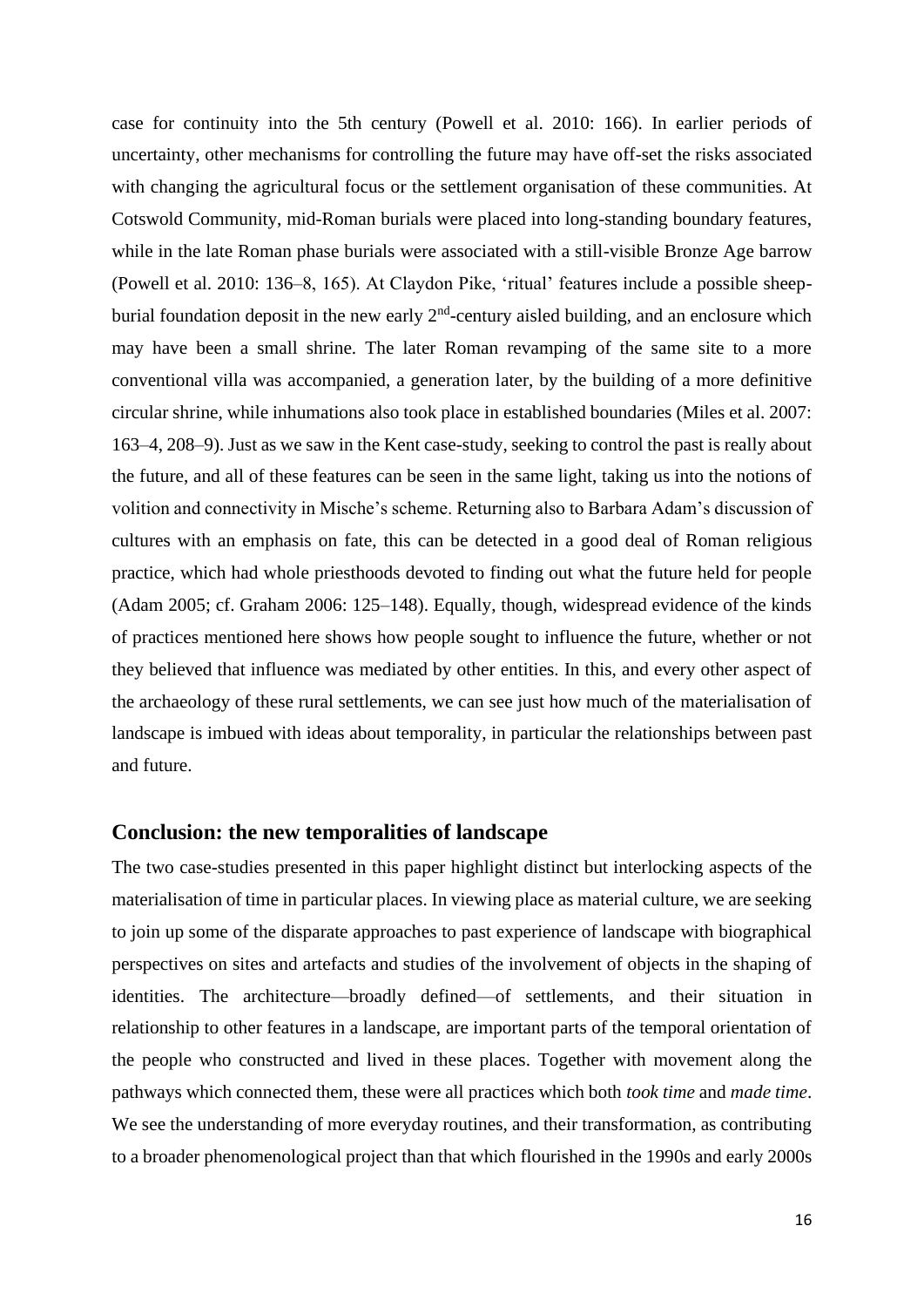(cf. Brück 2005). Partly, this comes from integrating typical domestic sites, of the sort in which the majority of people in Roman Britain lived, with more monumental features like barrows. It also involves the enfolding of neglected strands of phenomenological theory into archaeological practice, where the work of Alfred Schutz, for example—who reversed Husserl's bracketing out of everyday life to construct his phenomenological sociology—might hold considerable potential to resolve some of the acknowledged problems with the approach (Barber 2018; Brück 2005; Johnson 2008: 137–163; Johnson 2012; Moran 2016). Conceptions of the future can certainly be made more central to our interpretations in this way.

Furthermore, such considerations can yield fresh insights into the political dimensions of complex social changes like those occurring in Roman Britain. Especially in a context like this, the political dynamics of imperialism and the introduction of an urban/rural relationship require us to interrogate the evidence carefully, as both of these relationships involve contested timeconcepts (cf. Cornell 2015; Nanni 2011). While some aspects of Roman-period temporal experience are understood quite exhaustively from written evidence in terms of their basic calendrical components, and some of their religious significance (e.g. Feeney 2007; Salzman 1990), their wider cultural and political implications are only beginning to be explored (e.g. Gardner 2012; Hannah 2015). This brings us back to the centrality of temporality to our understanding of situated past human agency. We have emphasised the necessity of thinking about the future dimension of this process because it is particularly important in understanding how people act 'in their time', and because stereotypes about conservatism and creativity are easy to fall into. Such stereotypes are all-pervasive in our own time, and increasingly relevant as we debate an unexpectedly lively 21st century. Once we start to consider how the diaphanous notion of 'the future' shapes everything we do, it is hard to escape the conclusion that it is the most important tense. While seeing the past from the present is unavoidable, we need to identify our own temporal preconceptions and try to re-imagine the future from the perspective of a person walking across the Bourne Park landscape, or recutting a ditch at Cotswold Community. By redirecting our perceptions of past time concepts and producing such future-orientated interpretations, we can augment our approaches to agency and intentionality, advance our understanding of past landscape experience, and contribute to more complex and nuanced narratives of social continuity and change.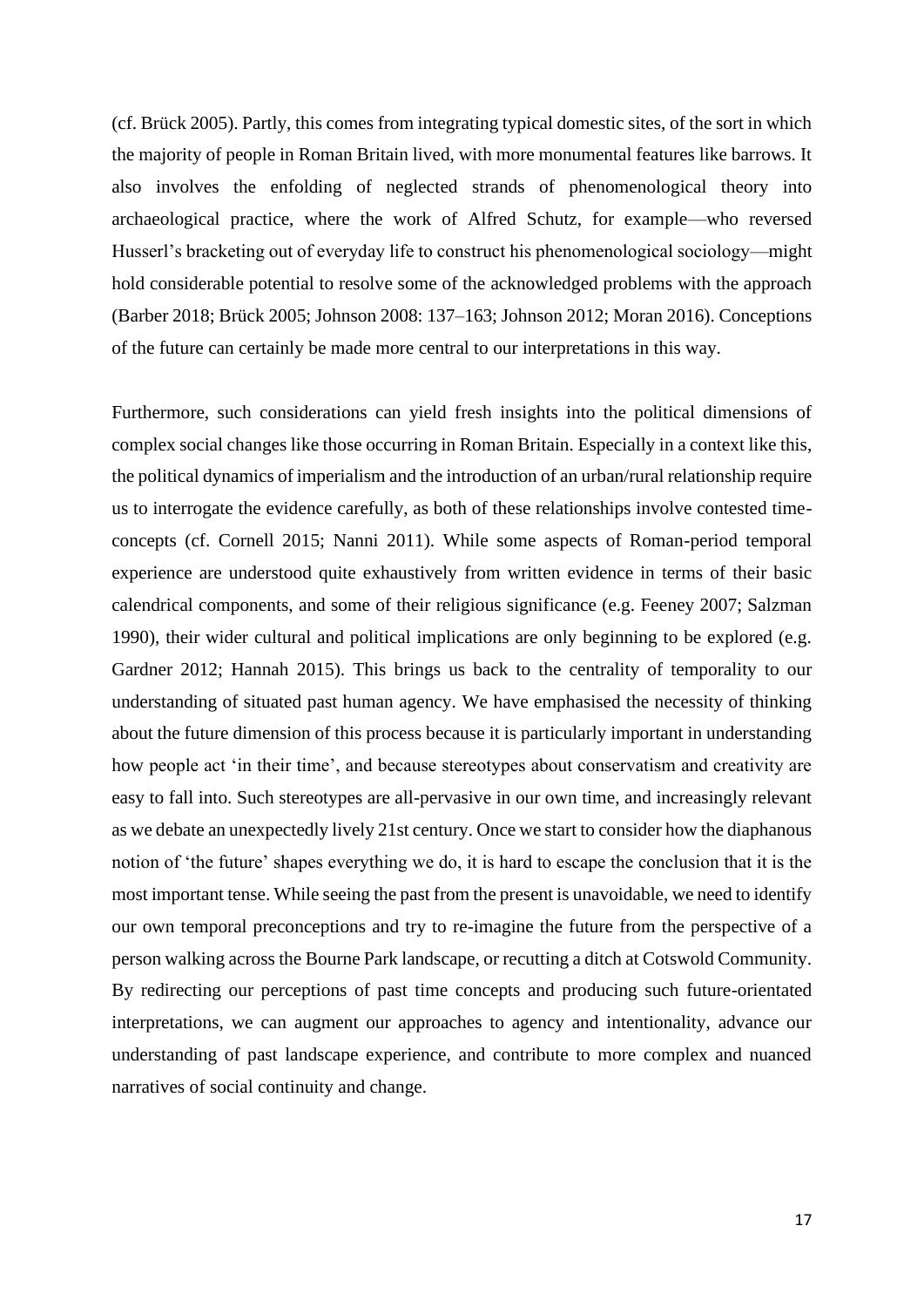### **Acknowledgements**

This article has developed out of two papers. The first was aired at the 'Shapes of Time: Recurrence in Material Culture' colloquium (University of East Anglia, October 2017) and we warmly thank the organizers, Anastasia Moskvina and Sarah Cassell for including us. The second version was delivered in the 'Futures of the Past' session that the authors co-organized with Ben Jervis at the Theoretical Archaeology Group conference (Cardiff, December 2017). We thank the participants and discussants in both sessions for their thought-provoking questions and comments. We would also like to thank the editor, and anonymous referees, for their very helpful comments on an earlier version of this paper.

Andrew Gardner, UCL Institute of Archaeology, andrew.gardner@ucl.ac.uk Lacey Wallace, University of Lincoln, lwallace@lincoln.ac.uk

### **References**

Adam, B., 1990. *Time and Social Theory*. Cambridge: Polity Press.

- Adam, B., 2005. Futures told, tamed and traded. *In Pursuit of the Future* Project Working Paper 4; [http://www.cardiff.ac.uk/socsi/futures/briefings.html#working.](http://www.cardiff.ac.uk/socsi/futures/briefings.html#working) Accessed 18/8/17.
- Adam, B., 2009. Future matters: challenge for social theory and social inquiry. *In Pursuit of the Future* Conference Paper 32; [http://www.cardiff.ac.uk/socsi/futures/briefings](http://www.cardiff.ac.uk/socsi/futures/briefings.html) [.html#](http://www.cardiff.ac.uk/socsi/futures/briefings.html)conference. Accessed 20/9/17.
- Adam, B., 2010. History of the future: paradoxes and challenges. *Rethinking History* 14(3), 361–378.
- Barbalet, J.M., 1997. The Jamesian theory of action. *Sociological Review* 45(1), 102–121.
- Barber, M., 2018. Alfred Schutz, in *The Stanford Encyclopedia of Philosophy*, ed. E.N. Zalta. [https://plato.stanford.edu/archives/spr2018/entries/schutz/.](https://plato.stanford.edu/archives/spr2018/entries/schutz/) Accessed 11/9/18.
- Barrett, J. 1999. The mythical landscape of the British Iron Age, in *Archaeologies of Landscape: contemporary perspectives*, eds. W. Ashmore and A.B. Knapp. Oxford: Blackwell Publishers, 253–265.
- Berger, P. and Luckmann, T., 1966. *The Social Construction of Reality*. London: Penguin.
- Bradley, R., 2002. *The Past in Prehistoric Societies*. London: Routledge.
- Brownstein, R., 2016. How the election revealed the divide between city and country. *The Atlantic*, November 17 2016. https://www.theatlantic.com/politics/archive/2016/11/ clinton-trump-city-country-divide/507902/. Accessed 10/9/18.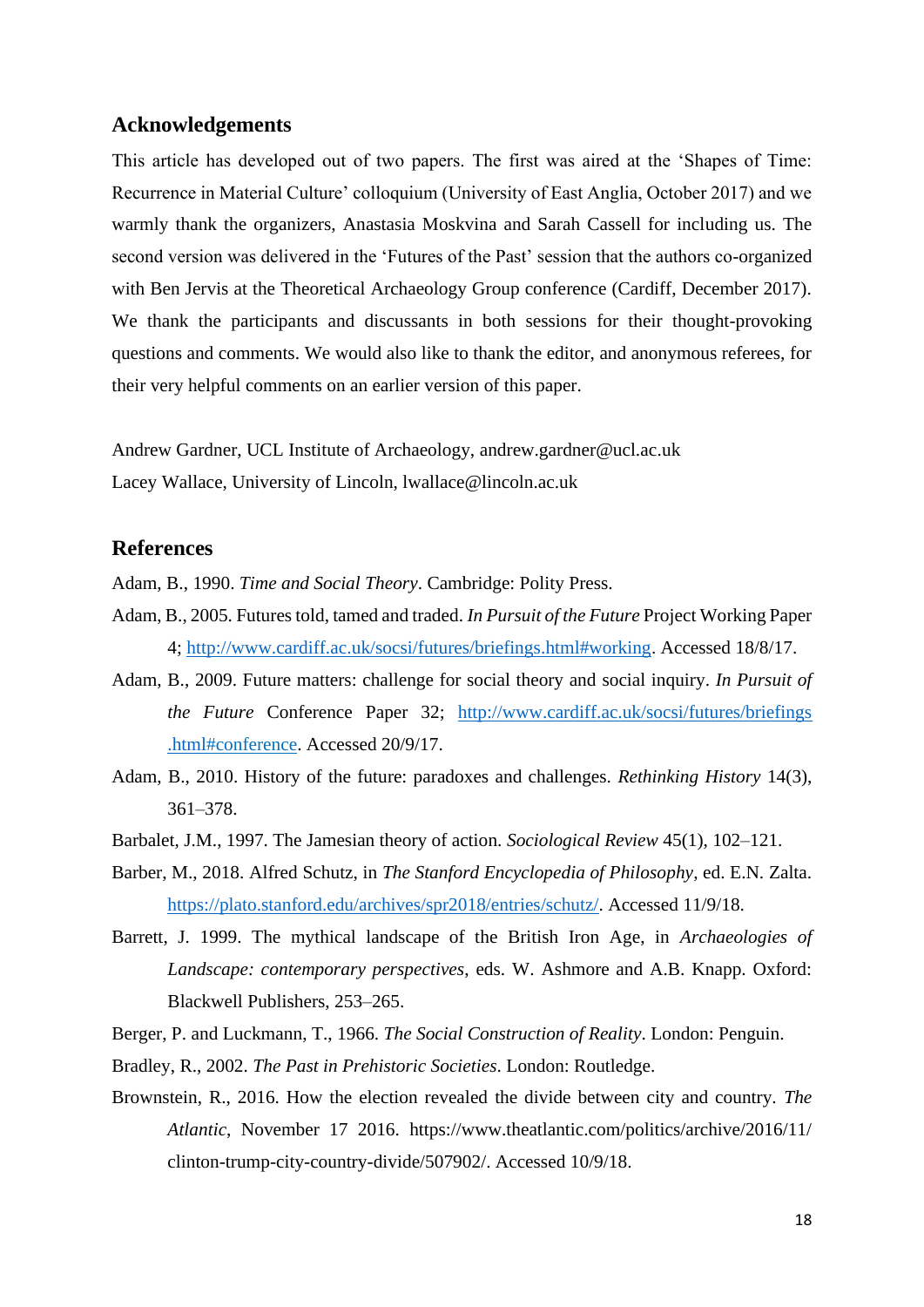- Brück, J., 2005. Experiencing the past? The development of a phenomenological archaeology in British prehistory. *Archaeological Dialogues* 12(1), 45–72.
- Chadwick, A.M., 2004. Heavier burdens for willing shoulders? Writing different histories, humanities and social practices for the Romano-British countryside, in *TRAC 2003: Proceedings of the Thirteenth Annual Theoretical Roman Archaeology Conference, Leicester 2003*, eds. B. Croxford, H. Eckardt, J. Meade and J. Weekes. Oxford: Oxbow Books, 90–110.
- Chadwick, A.M., 2016. Foot-fall and hoof-hit. Agencies, movements, materialities and identities; and later prehistoric and Romano-British trackways. *Cambridge Archaeological Journal* 26(1), 93–120.
- Connerton, P., 1989. *How Societies Remember*. Cambridge: Cambridge University Press.
- Cooper, A., 2016. Other types of meaning: relationships between round barrows and landscapes from 1500 BC–AC 1086. *Cambridge Archaeological Journal* 26(4): 665– 96.
- Cornell, P., 2015. Colonial encounters, time, and social innovation, in *Rethinking Colonialism: comparative archaeological approaches*, eds. C.N. Cipolla and K.H. Hayes. Gainesville: University Press of Florida, 99–120.
- Dark, K.R., 1993. Roman-period activity at Prehistoric ritual monuments in Britain and in the Armorican Peninsula, in *Theoretical Roman Archaeology: First Conference Proceedings*, ed. E. Scott. Aldershot: Avebury, 133–46.
- Davis, J.L., 2007. Memory groups and the state: erasing the past and inscribing the present in the lanscapes of the Mediterranean and Near East, in *Negotiating the Past in the Past: Identity, Memory, and Landscape in Archaeological Research*, ed. N. Yoffee. Tucson: University of Arizona Press, 227–56.
- Eckardt, H., Brewer, P., Hay, S. and Poppy, S., 2009. Roman barrows and their landscape context: a GIS case-study at Bartlow, Cambridgeshire. *Britannia* 40, 65–98.
- Emirbayer, M. and Mische, A., 1998. What is agency? *American Journal of Sociology* 103(4), 962–1023.
- Eve, S., 2014. *Dead Men's Eyes: embodied GIS, Mixed Reality and landscape archaeology*. Oxford: BAR British Series 600.
- Feeney, D., 2007. *Caesar's Calendar: ancient time and the beginnings of history*. Berkeley: University of California Press.
- Flaherty, M.G. and Fine, G.A., 2001. Present, past, and future: conjugating George Herbert Mead's perspective on time. *Time and Society* 10(2/3), 147–161.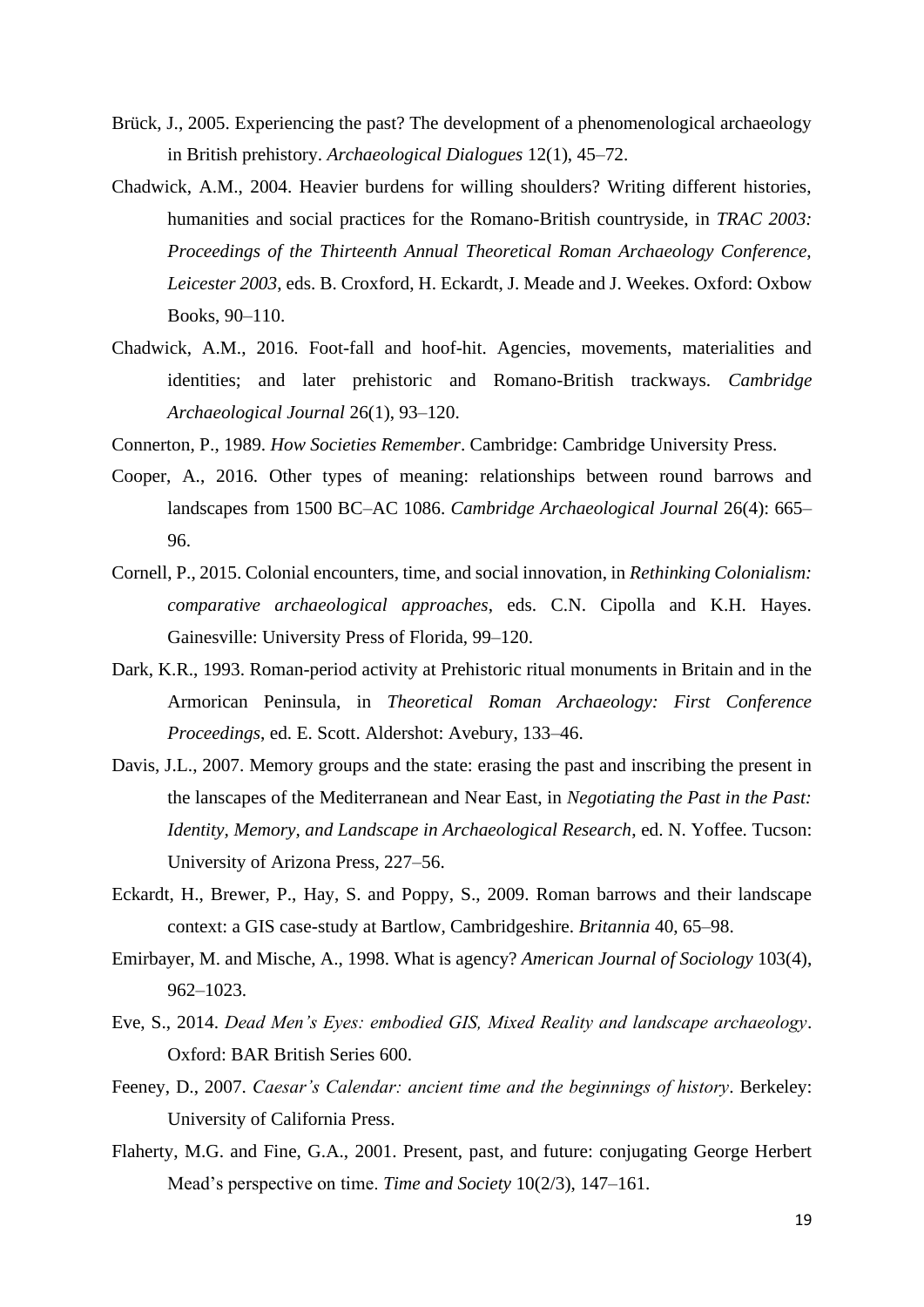- Gardner, A., 2012. Time and empire in the Roman world. *Journal of Social Archaeology* 12(2), 145–166.
- Gardner, A., 2013. Thinking about Roman imperialism: post-colonialism, globalisation and beyond? *Britannia* 44, 1–25.
- Gell, A., 1992. *The Anthropology of Time: cultural constructions of temporal maps and images*. Oxford: Berg.
- Giles, M. and Parker Pearson, M., 1999. Learning to live in the Iron Age: dwelling and praxis, in *Northern Exposure: interpretative devolution and the Iron Ages in Britain*, ed. B. Bevan. Leicester: University of Leicester, 217–231.
- Gill, F., 2013. Succession planning and temporality: the influence of the past and the future. *Time and Society* 22(1), 76–91.
- Gosden, C., 1994. *Social Being and Time*. Oxford: Blackwell.
- Gosden, C. and Lock, G., 1998. Prehistoric Histories. *World Archaeology* 30(1), 2–12.
- Graham, M.W., 2006. *News and Frontier Consciousness in the Late Roman Empire*. Ann Arbor: University of Michigan Press.
- Grey, C., 2011. *Constructing Communities in the Late Roman Countryside*. Cambridge: Cambridge University Press.
- Hamilton, S., Whitehouse, R., Brown, K., Combes, P., Herring, E. and Seager Thomas, M., 2006. Phenomenology in practice: towards a methodology for a 'subjective' approach. *European Journal of Archaeology* 9(1), 31–71.
- Hannah, R., 2015. Theorization, measurement, and standardization of calendrical time. *Oxford Handbooks Online*, DOI: 10.1093/oxfordhb/9780199935390.013.90.
- Harding, J. 2005. Rethinking the Great Divide: Long-Term Structural History and the Temporality of the Event. *Norwegian Archaeological Review* 38(2): 88-101.
- Haskell, D.L. and Stawski, C.J., 2017. Re-envisioning Tarascan temporalities and landscapes: historical being, archaeological representation, and futurity in past social processes. *Journal of Archaeological Method and Theory* 24(2), 611–39.
- Heidegger, M., 1996 [1927]. *Being and Time*. Translated by J. Stambaugh. Albany: State University of New York Press.
- Holdaway, S. and Wandsnider, L., 2008. Time in Archaeology: an introduction, in *Time in Archaeology: time perspectivism revisited*, eds. S. Holdaway and L. Wandsnider. Salt Lake City: University of Utah Press, 1–12.
- Ingold, T., 1993. The temporality of the landscape. *World Archaeology* 25(2), 152–74.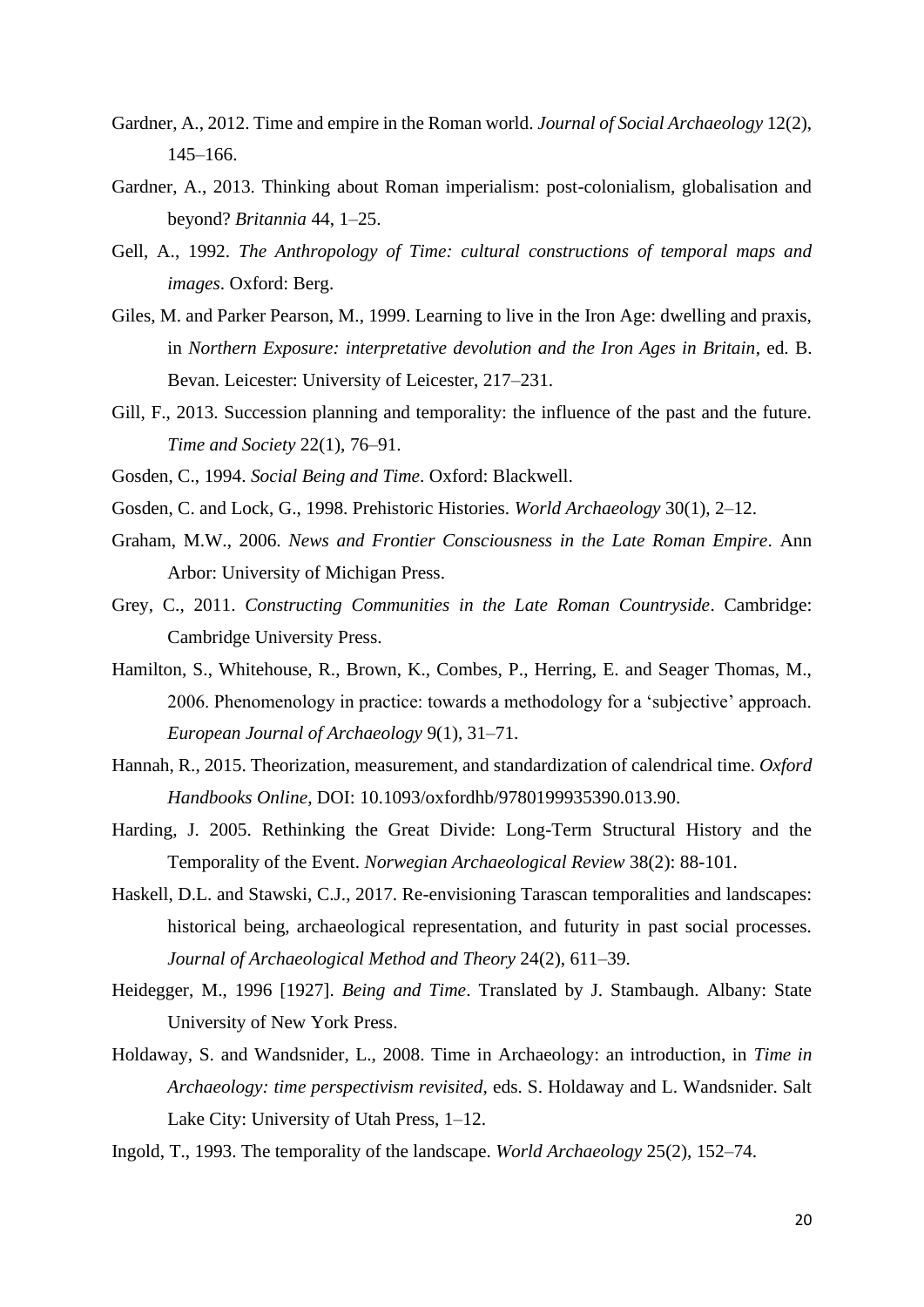- Jenkins, R., 2002. In the present tense: time, identification and human nature. *Anthropological Theory* 2(3), 267–280.
- Jennings, W., Stoker, G. and Warren, I., 2018. Towns, cities and Brexit. *The UK in a Changing Europe*, 11 February 2018. [http://ukandeu.ac.uk/towns-cities-and-brexit/.](http://ukandeu.ac.uk/towns-cities-and-brexit/) Accessed 10/9/18.
- Johnson, D.P., 2008. *Contemporary Sociological Theory: an integrated multi-level approach*. New York: Springer.
- Johnson, M., 2012. Phenomenological approaches in landscape archaeology. *Annual Review of Anthropology* 41, 269–284.
- Kamash, Z., 2016. Memories of the past in Roman Britain, in *The Oxford Handbook of Roman Britain*, eds. M. Millett, L. Revell and A. Moore. Oxford: Oxford University Press, 681–696.
- Knoblauch, H., 2014. Projection, imagination, and novelty: towards a theory of creative action based on Schutz, in *The Interrelation of Phenomenology, Social Sciences and the Arts (Contributions to Phenomenology 69)*, eds. M. Barber and J. Dreher. New York: Springer, 31–49.
- Koselleck, R., 1985 [1979]. *Futures Past: On the semantics of historical time*. Translated by K. Tribe. Cambridge, MA: MIT Press.
- Lodwick, L.A., 2017. Agricultural innovations at a late Iron Age oppidum: archaeobotanical evidence for flax, food and fodder from Calleva Atrebatum, UK. *Quaternary International* 460, 198–219.
- Lucas, G., 2005. *The Archaeology of Time*. London: Routledge.
- McCarthy, M., 2013. *The Romano-British Peasant: towards a study of people, landscapes and work during the Roman occupation of Britain*. Oxford: Windgather press.
- Mead, G.H., 2002 [1932]. *The Philosophy of the Present*. Amherst: Prometheus Books.
- Meade, J., 2004. Prehistoric landscapes of the Ouse Valley and their use in the Late Iron Age and Romano-British period, in *TRAC 2003: Proceedings of the Thirteenth Annual Theoretical Roman Archaeology Conference, Leicester, 3–6- April 2003*, eds. B. Croxford, H. Eckardt, J. Meade, and J. Weekes. Oxford: Oxbow Books, 78–89.
- Merleau-Ponty, M., 1962. *Phenomenology of Perception*. London: Routledge & Kegan Paul.
- Meskell, L., 2003. Memory's materiality: ancestral presence, commemorative practice and disjunctive locales, in *Archaeologies of Memory*, eds. R. van Dyke and S.E. Alcock. Malden, MA: Blackwell, 34–55.

Meskell, L., 1999. *Archaeologies of Social Life*. Oxford: Blackwell.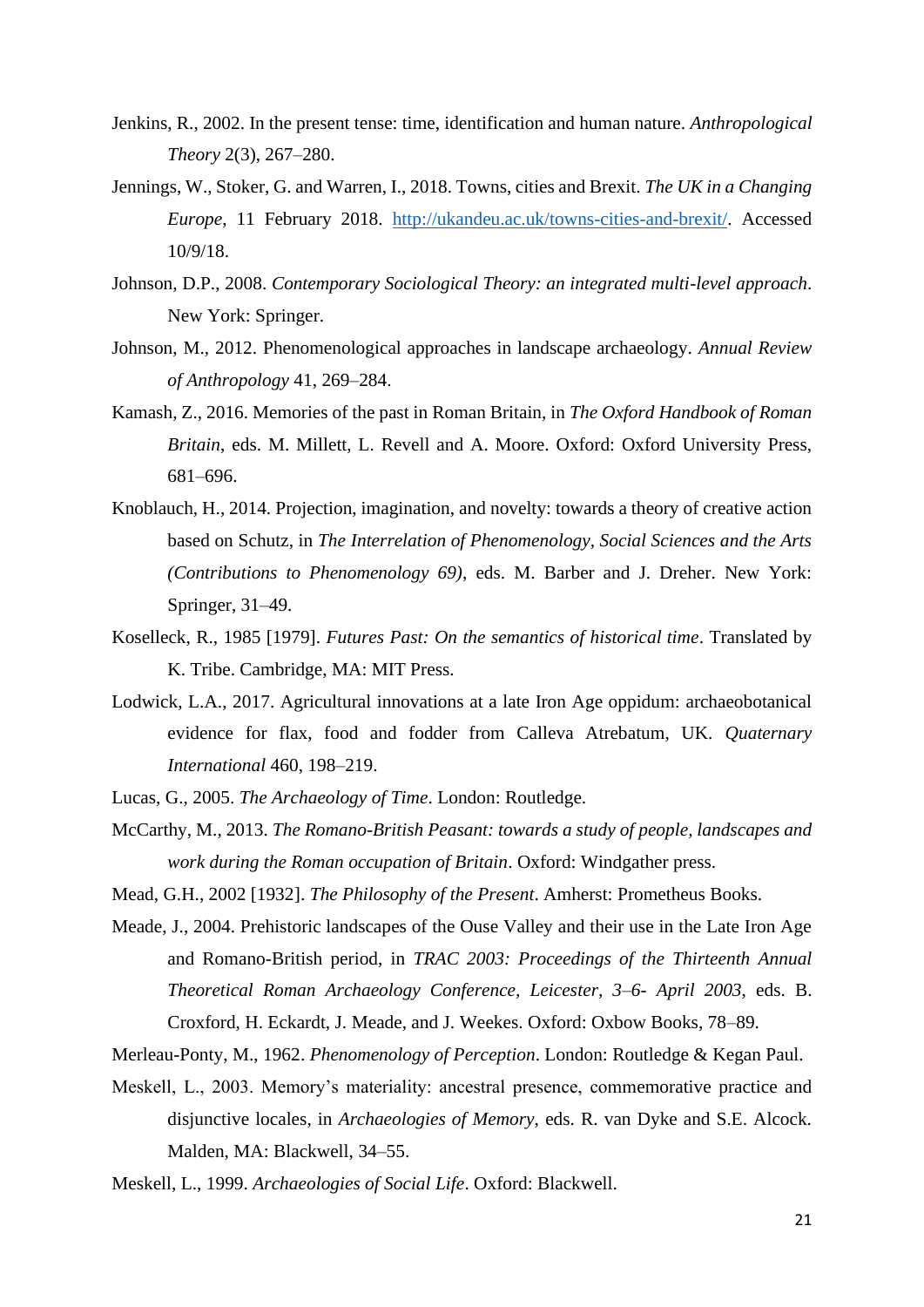- Miles, D., Palmer, S., Smith, A. and Perpetua Jones, G., 2007. *Iron Age and Roman Settlement in the Upper Thames Valley: excavations at Claydon Pike and other sites within the Cotswold Water Park*. Oxford: Oxford Archaeology.
- Mische, A., 2009. Projects and possibilities: researching futures in action. *Sociological Forum* 24(3), 694–704.
- Moran, D., 2016. Continental philosophies, in *The Oxford Handbook of Archaeological Theory*, eds. A. Gardner, M. Lake and U. Sommer. DOI: 10.1093/oxfordhb/9780199567942. 013.034.
- Murray, T. 1999. Introduction. In *Time and Archaeology*, ed. T. Murray. London: Routledge, 1-7.
- Mytum, H., 2007. Materiality and memory: an archaeological perspective on the popular adoption of linear time in Britain. *Antiquity* 81, 381–96.
- Nanni, G., 2011. Time, empire and resistance in settler-colonial Victoria. *Time and Society* 20(1), 5–33.
- Olivier, L. 1999. The Hochdorf 'princely' grave and the question of the nature of archaeological funerary assemblages, in *Time and Archaeology*, ed. T. Murray. London: Routledge, 109-138.
- Powell, K., Smith, A. and Laws, G., 2010. *Evolution of a Farming Community in the Upper Thames Valley: Excavation of a Prehistoric, Roman and post-Roman Landscape at Cotswold Community, Gloucestershire and Wiltshire. Vol. 1*. Oxford: Oxford Archaeology.
- Thomas, J., 1996. *Time, Culture and Identity: an interpretive archaeology*. London: Routledge.
- Salzman, M.R., 1990. *On Roman Time: the Codex-Calendar of 354 and the rhythms of urban life in Late Antiquity*. Berkeley: University of California Press.
- Sassaman, K.E., 2012. Futurologists look back. *Archaeologies* 8(3), 250–68.
- Semple, S., 2011. *Perceptions of the Prehistoric in Anglo-Saxon England: Religion, Ritual, and Rulership in the Landscape*. Oxford: Oxford University Press.
- Shanks, M. and Tilley, C., 1987a. *Social Theory and Archaeology*. Cambridge: Polity Press.
- Shanks, M. and Tilley, C., 1987b. Abstract and substantial time. *Archaeological Review from Cambridge* 6(1), 32–41.
- Smith, J.T., 1997. *Roman Villas: a study in social structure*. London: Routledge.
- Taylor, J., 2013. Encountering *Romanitas*: characterising the role of agricultural communities in Roman Britain. *Britannia* 44, 171–190.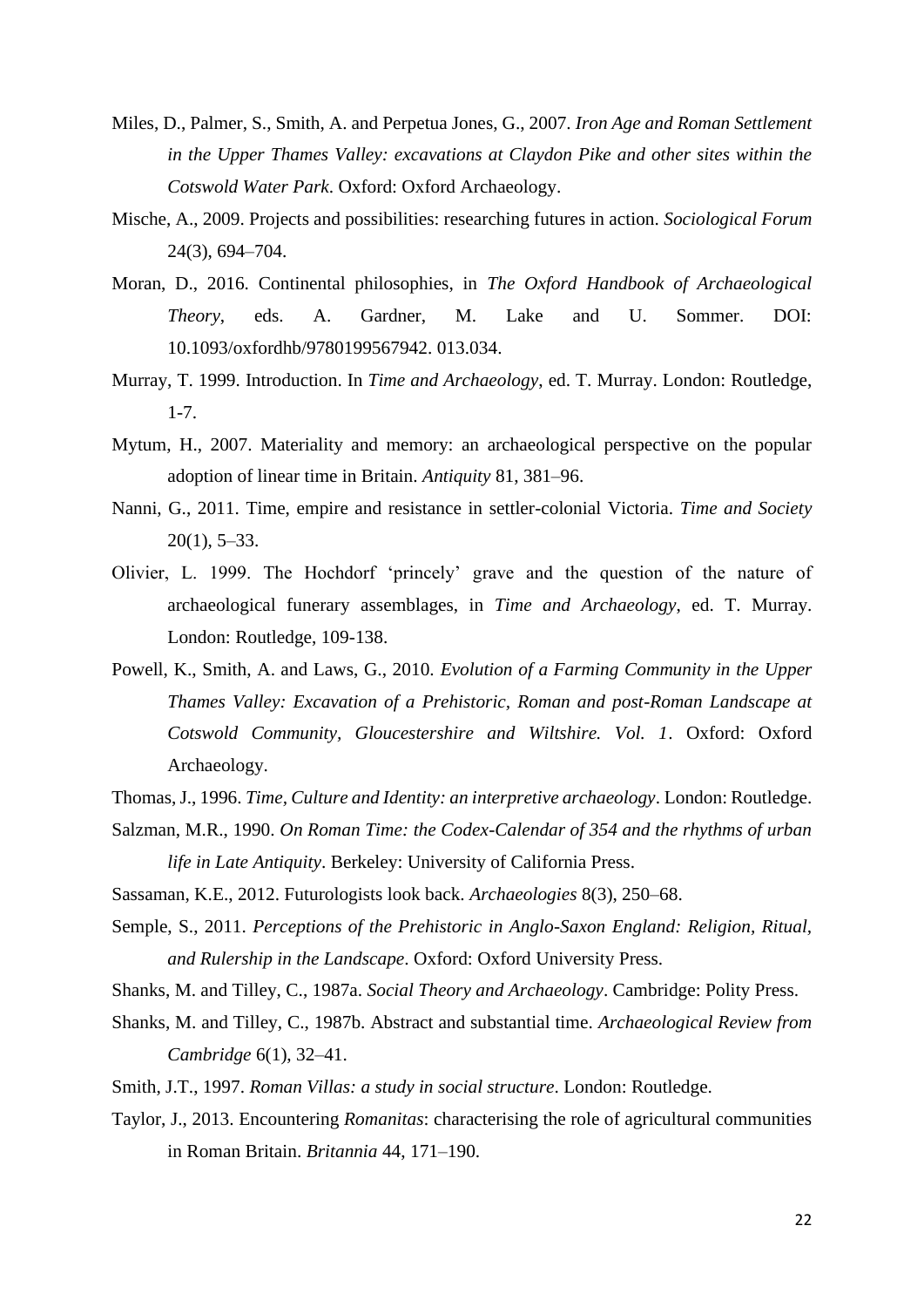- Tilley, C., 2008. Phenomenological approaches to landscape archaeology, in *Handbook of Landscape Archaeology*, eds. B. David and J. Thomas. Walnut Creek, CA: Left Coast Press, 271–84.
- Tilley, C., 2004. Round barrows and dykes as landscape metaphors. *Cambridge Archaeological Journal* 14(2), 185–203.
- Beek, R. van, and Mulder, G. der, 2014. Circles, cycles and ancestral connotations. The longterm history and perception of late Prehistoric barrows and urnfields in Flanders (Belgium). *Proceedings of the Prehistoric Society* 80, 299–326.
- Van Dyke, R.M. and Alcock, S.E., (eds) 2003. *Archaeologies of Memory*. Oxford: Blackwell.
- Versluys, M.J., 2014. Understanding objects in motion. An archaeological dialogue on Romanization. *Archaeological Dialogues* 21(1), 1–20.
- Vine, F. 1883. On three Roman tumuli in Gorsley Wood, near Bridge and Canterbury. *Archaeologia Cantiana* 15, 311–317.
- Wallace, L. and Mullen, A. (2019, First View). Landscape, Monumentality, and the Expression of Group identities: an exploration of Iron Age and Roman east Kent. *Britannia* 50.
- Wallace, L., Mullen, A., Johnson, P., and Verdonck, L. 2016. Archaeological Investigations at Bourne Park, Bishopsbourne. *Archaeologia Cantiana* 137, 251–280.
- Williams, H., (ed.) 2003. *Archaeologies of remembrance: death and memory in past societies*. New York: Kluwer.
- Williams, M., 2003. Growing metaphors: the agricultural cycle as metaphor in the later prehistoric period of Britain and North-Western Europe. *Journal of Social Archaeology* 3(2), 223–255.
- Ybema, S., 2010. Talk of change: temporal contrasts and collective identities. *Organization Studies* 31(4), 481–503.

## **List of Illustrations**

- Figure 1. Aspects of 'projectivity' (Adapted from Mische 2009: 699-701).
- Figure 2. East Kent case study area discussed here within the broader Canterbury Hinterland Project survey, in the context of east Kent and other CHP surveys (inset).
- Figure 3. Case study area in east Kent showing a selection of Iron Age and Roman-period evidence.
- Figure 4. Visibility analysis from the Gorsley Wood Roman-period burial mounds (1.8m viewer).